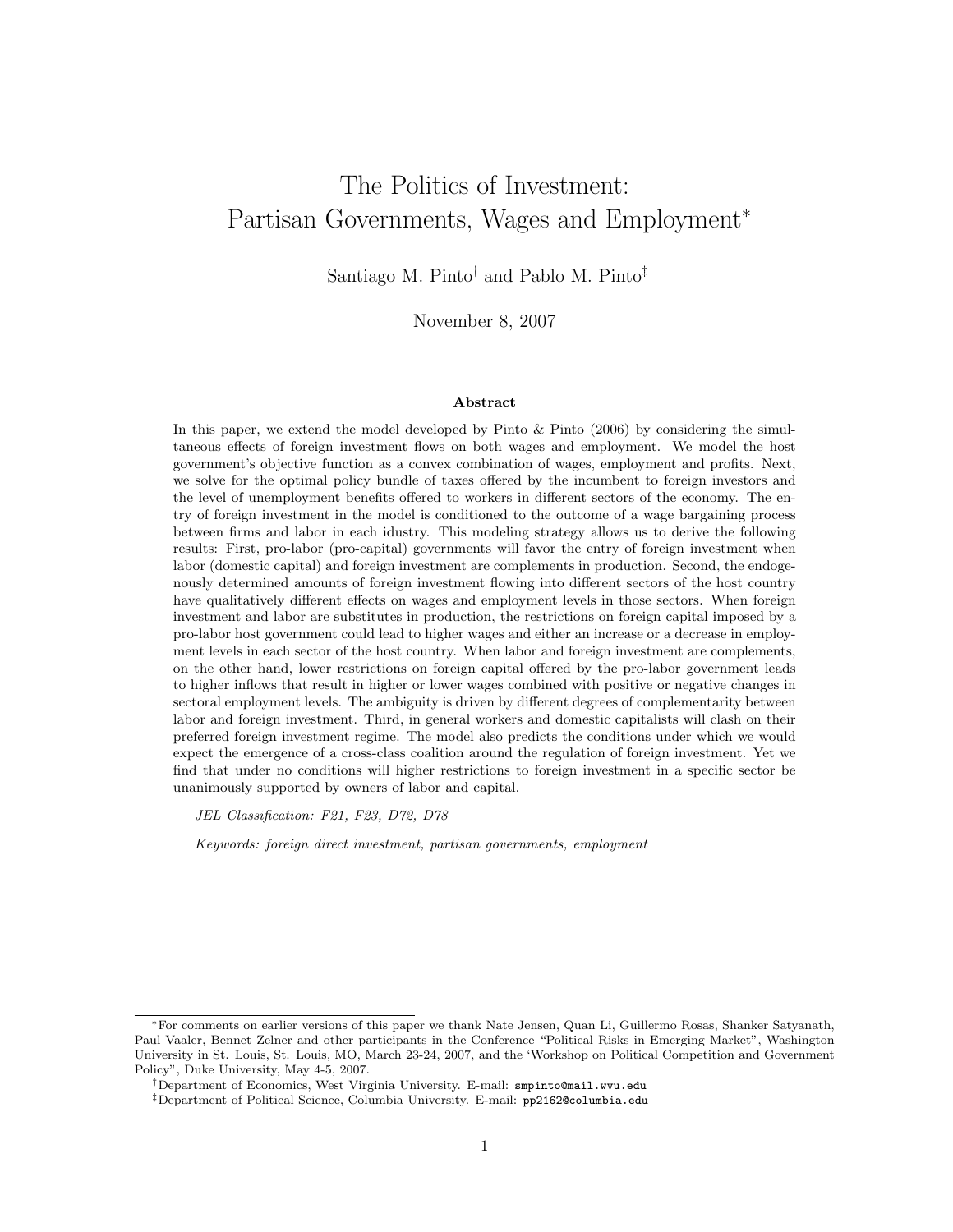## 1 Introduction

Most countries have liberalized their foreign investment regimes in recent years. Some governments go even farther: they adopt selective policies aimed at attracting foreign direct investment (FDI) and enhancing the positive effects from the activity of multinational corporations in their economies. To promote FDI inflows in general, or specific types of investment in particular, these host governments resort to a number of financial, fiscal and other policy instruments. Common practices used to attract FDI include lowering tax rates and extending tax holidays, granting partial or complete exemptions from import duties, and preferential access to foreign exchange, real estate, infrastructure and training programs, or simply offering direct subsidies. The level and intensity of these FDI promoting activities vary dramatically across countries, sectors and over time.<sup>1</sup> Typically local firms have been excluded from the benefits and incentives granted to MNCs; yet frequently host governments resort to fiscal, financial and other forms of regulation to discriminate against foreign investors.<sup>2</sup>

There is debate in the literature on whether those policies are a decisive factor in the sectoral and cross-country allocation of foreign investment, but it is widely accepted that they are likely to affect the activity of MNCs.<sup>3</sup> The differential effects of those policies on aggregate welfare, wages, employment, and domestic firms' productivity and profits are likely to arouse heated political debates on the desirability of granting foreign investors unrestricted access to markets and resources in the host economy.<sup>4</sup> In this

<sup>1</sup>Hanson provides a detailed description of investment promotion practices (Hanson 2001, pp. 3-9). See also UNCTAD 2001, 2003

<sup>&</sup>lt;sup>2</sup>In the early 1990s, for instance, the Argentine government granted foreign investors a number of incentives to participate in the privatization of utilities, or to establish production facilities in the country, including VAT and import duty tax exemptions; the VAT exemptions were in part offered to some domestic firms in manufacturing as well, provided that they exported their production. The 1973 Foreign Investment Statute, on the other hand, discriminated against firms where foreign investors had a controlling interest (above 50 percent of the shares) limiting their access to industrial promotion regimes (Pinto 2004, pp. 144). Moreover, Azpiazu and Basualdo (1989) show that despite the national treatment provision in the foreign investment regime adopted by the military government after the 1976 coup, foreign investors did not have equal access to subsidies under the industrial promotion regime.

<sup>3</sup>Hines (1999) discusses the extensive quantitative and anecdotal evidence that suggest that international taxation influences the volume and location of FDI. Contrary to earlier work by Wheeler and Mody (1992) and Brainard (1997), Hines (1997) finds that the elasticity of FDI to taxes is close to one. See Hines (1997, 1999) for a review of the literature on taxation and FDI.

<sup>4</sup>On technology and productivity spillovers of multinationals, and the effect of FDI on labor productivity, employment, wages and the return to domestic firms see Haddad & Harrison (1993), Aitken et al. (1997), Borensztein et al. (1998)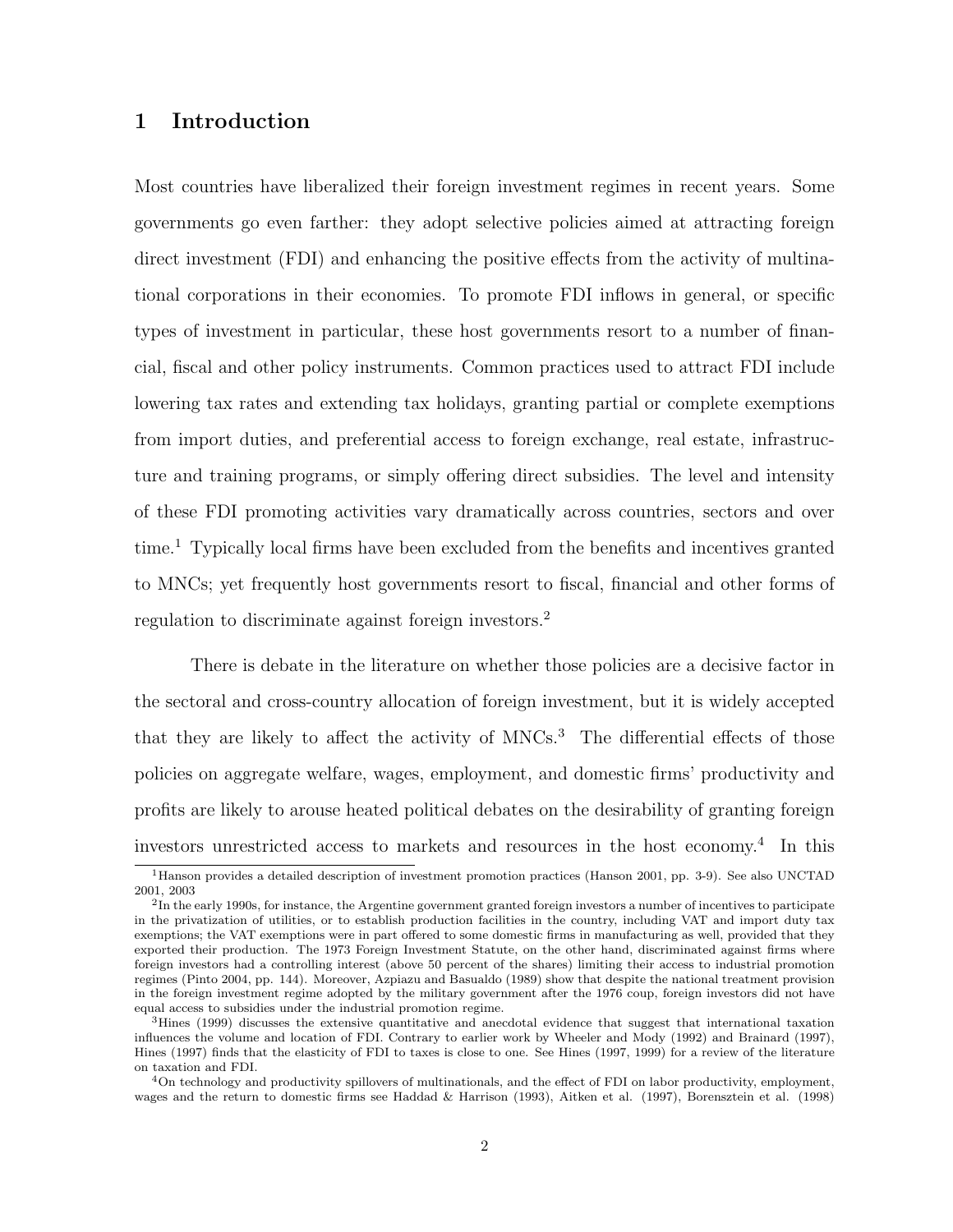paper we develop a theoretical framework aimed at explaining the political determinants and consequences of the regulation of foreign direct investment inflows. This framework allows us to analyze the conditions under which governments will adopt policies to lure foreign investment into different sectors of their economies, and whether the effects of endogenously determined investment flows will result in higher or lower wages, profits and employment in those sectors.

In earlier work we provided a political economy explanation of the variance in the regulatory regimes towards foreign investors. We explored the existence of partisan cycles in foreign direct investment, and in investment performance. We argued that the incumbent's partisanship -i.e.: its allegiance to labor or capital- would affect foreign investors' behavior, which should be reflected in their decision to enter the host country (Pinto 2004) or to flow into different sectors of the economy (Pinto & Pinto 2006). We assumed that left-leaning/pro-labor governments would internalize the preferences of owners of labor in the economy, hence encouraging FDI inflows that would complement labor in production; right-leaning governments, on the other hand, would internalize the interests of domestic businesses encouraging investment inflows that are more likely to complement domestic capital in production, generate positive spillovers effects on domestic businesses, and/or introduce labor saving technologies.<sup>5</sup>

We found a systematic relationship between the host government's ideology -its placement in the left-right dimension- and the pattern of direct investment performance across countries and over time.<sup>6</sup> Yet, as discussed in that paper, our findings are far from conclusive since we could not identify the degree of complementarity or substitutability between labor and foreign capital in the different sectors.<sup>7</sup> Still, the differential pattern

Aitken & Harrison (1999).

<sup>&</sup>lt;sup>5</sup>In fact, we theorize that domestic business interests would strictly prefer technology transfer agreements to investment capital inflows.

 $6$ Using data for a subset of OECD countries from 1980 to 2000 disaggregated at the industry level we found that the pattern of FDI inflows covaries with the ideological orientation of the incumbent. Table 1 in the Appendix reproduces the summary of the effect of left orientation of the incumbent on direct investment performance in 17 sectors for the OECD sample. The dependent variable is FDI into the sector as a proportion of investment in country  $j$  and year  $t$ . All regressions include controls for country size (population), level of development (GDP per capita), degree of openness, country and year fixed effects. See Pinto & Pinto (2006) for a description of variables used, data sources and model specifications.

<sup>7</sup>See Pinto & Pinto (2006), pp. 17-19, for a discussion on the constraints we faced in designing a direct test of our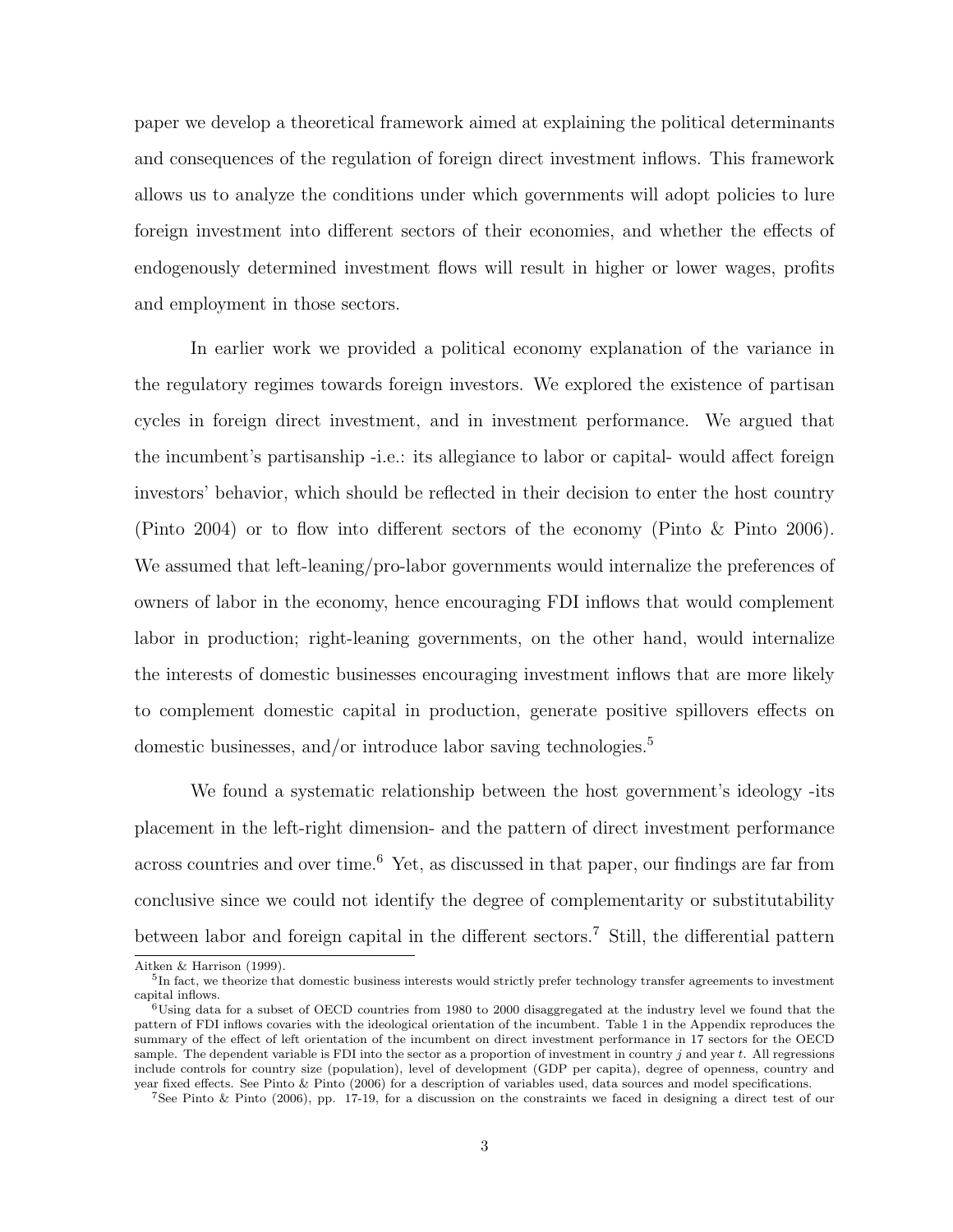of sectoral allocation of FDI under left and right-leaning governments is indeed consistent with the predictions from our model. To the extent that domestic capital is mobile across sectors the inflow of foreign investment that complements labor in one sector could have a positive effect on the return to labor economy wide. Hence, the positive correlation between left orientation of the government and inflows, on one side, and economy-wide wages on the other, suggests that the argument is plausible.<sup>8</sup>

Yet the emphasis on wages and factor return should not be overstated. Journalistic accounts on the activity of multinational corporations, and political debates around the politics of FDI usually stress on the effects of foreign investment on employment. Moreover, in the academic realm, there is clear empirical evidence that the quantity and quality of employment generated by domestic and foreign investment is systematically different.<sup>9</sup> Our own preliminary analysis suggests that the wage effects predicted in our earlier model might not attain in the absence of full employment at the economy and industry levels. In Table 3 we reproduce the signs and significance levels of the partial correlation coefficients obtained from regressing the change in wages normalized by value added in the sector (and sectoral employment levels normalized by country population), on one hand, and foreign investment inflows into each industrial sector for a sub-sample of the data when the left-leaning party is in power.<sup>10</sup> These results suggest that when the left is in power sectoral FDI inflows are likely to have differential effects on sectoral wages and employment.

Hence, we deem necessary to explicitly account for those employment effects in our analysis of the the politics of foreign investment.<sup>11</sup> This is what we do in section

model. We were not able to test these hypotheses directly, since we could not assess whether foreign and domestic capital were complements or substitutes in production due to lack of reliable data for the countries and sectors in the sample.

<sup>&</sup>lt;sup>8</sup>Table 2 reproduces the results of this test. The dependent variable  $\Delta Ln(Wage/Emp)$  is the change in the natural log of average wages for country j at time t. The coefficients on Left, Inflows and the interaction term suggest that when the left is in power FDI inflows have a positive effect on economy-wide wages, which is supportive of our predictions.

<sup>9</sup>See Lipsey (2004), Hanson (2001) for a review of this literature.

 $10$ The signs and significance levels obtained by fitting OLS models with robust standard errors corrected for panel effects on the sub-sample of country and years when the incumbent government is coded as Left in the Database of Political Institutions. All regressions include year dummies. Note that this analysis is very preliminary. Detailed results and data sources are available from the authors.

<sup>&</sup>lt;sup>11</sup>While throughout the paper we use the term foreign investment, the intuition is applicable to other forms of *interna*tionally mobile investment.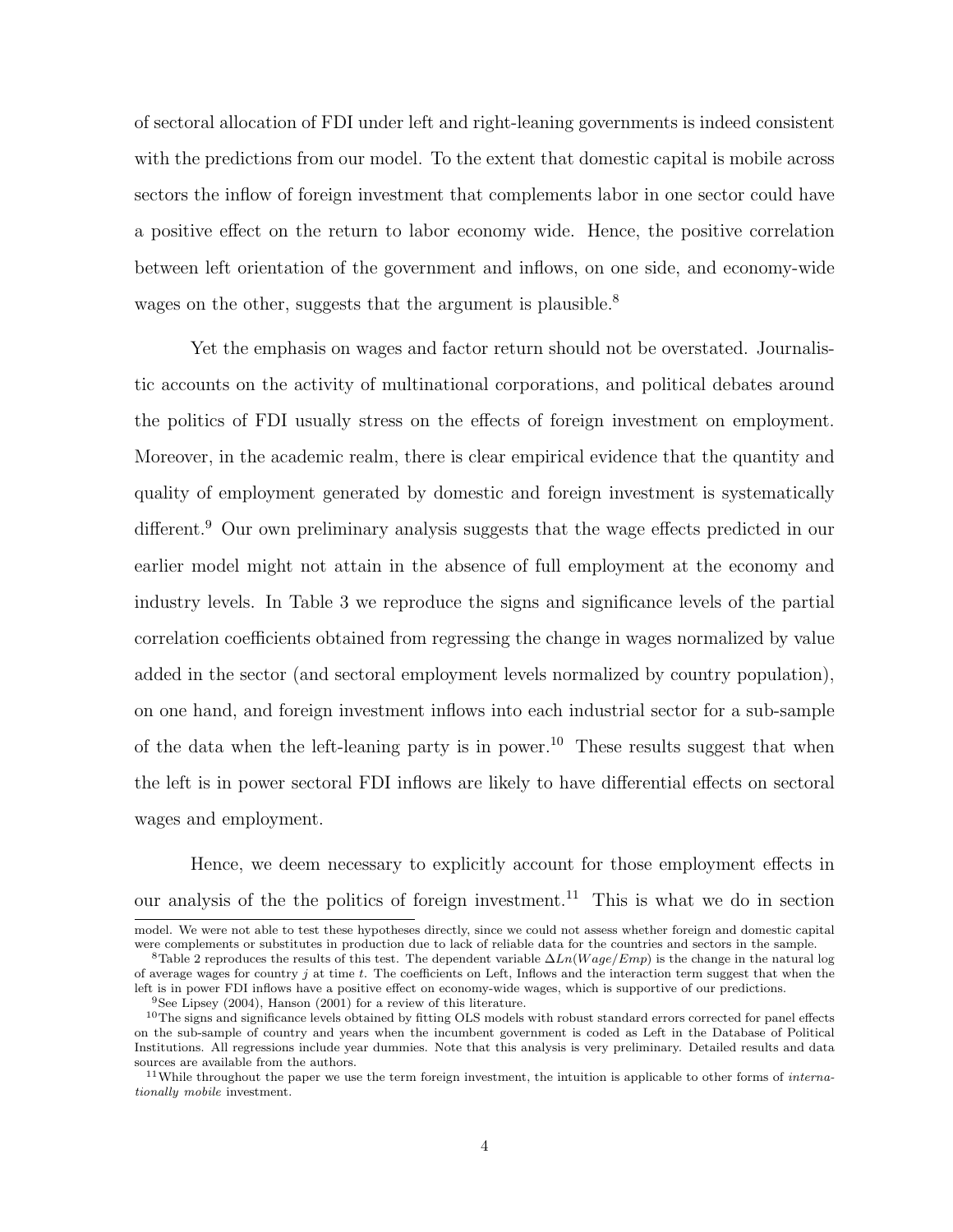3, where we model the host government's objective function as a convex combination of wages, employment and the return to domestic capital owners. The weights placed on employment and/or factor return depends on the incumbent's pro-labor or pro-business stance. Next, we solve for the optimal policy bundle of taxes offered by the incumbent to foreign investors and the level of unemployment benefits offered to workers. As in the previous paper, we show that the host government's choice of investment regime depends on the technological relationship between foreign capital and factors of production in the host economy, i.e.: their degree of complementarity or substitutability in production. The pro-labor government, for instance, adopts policies to encourage the inflow of foreign investment that is a complement of labor in production; this is the type of investment that could have a positive effect on wages and/or employment. Foreign investors respond to the policy choices made by incumbents by flowing into different sectors of the economy, or staying out. The choice to grant a lower tax to foreign investors, in turn, is constrained by the need to fund the level of unemployment benefits offered to owners of labor. We derive the conditions under which the endogenously determined foreign investment inflows ultimately affect the returns to factors of production (wages and returns to capital) and the quantities of labor employed.

The model allows us to derive several substantively relevant results. First, we show the existence of equilibria with different investment allocation depending on the incumbent's orientation: pro-labor governments will favor the entry of foreign capital when labor and foreign capital are complements in production.<sup>12</sup> Second, whether the effect of the entry of foreign investment affects wages or employment is conditioned by the outcome of a wage bargaining process between domestic firms and workers. As foreign investment moves into the host country the consequences can be qualitatively different in terms of the final effect on wages and employment levels. For instance, when labor and foreign capital are substitutes, and governments are of the pro-labor type, the restrictions imposed on foreign capital could lead to higher wages and either high or low levels of

<sup>&</sup>lt;sup>12</sup>This is consistent with the findings in Pinto  $\&$  Pinto (2006)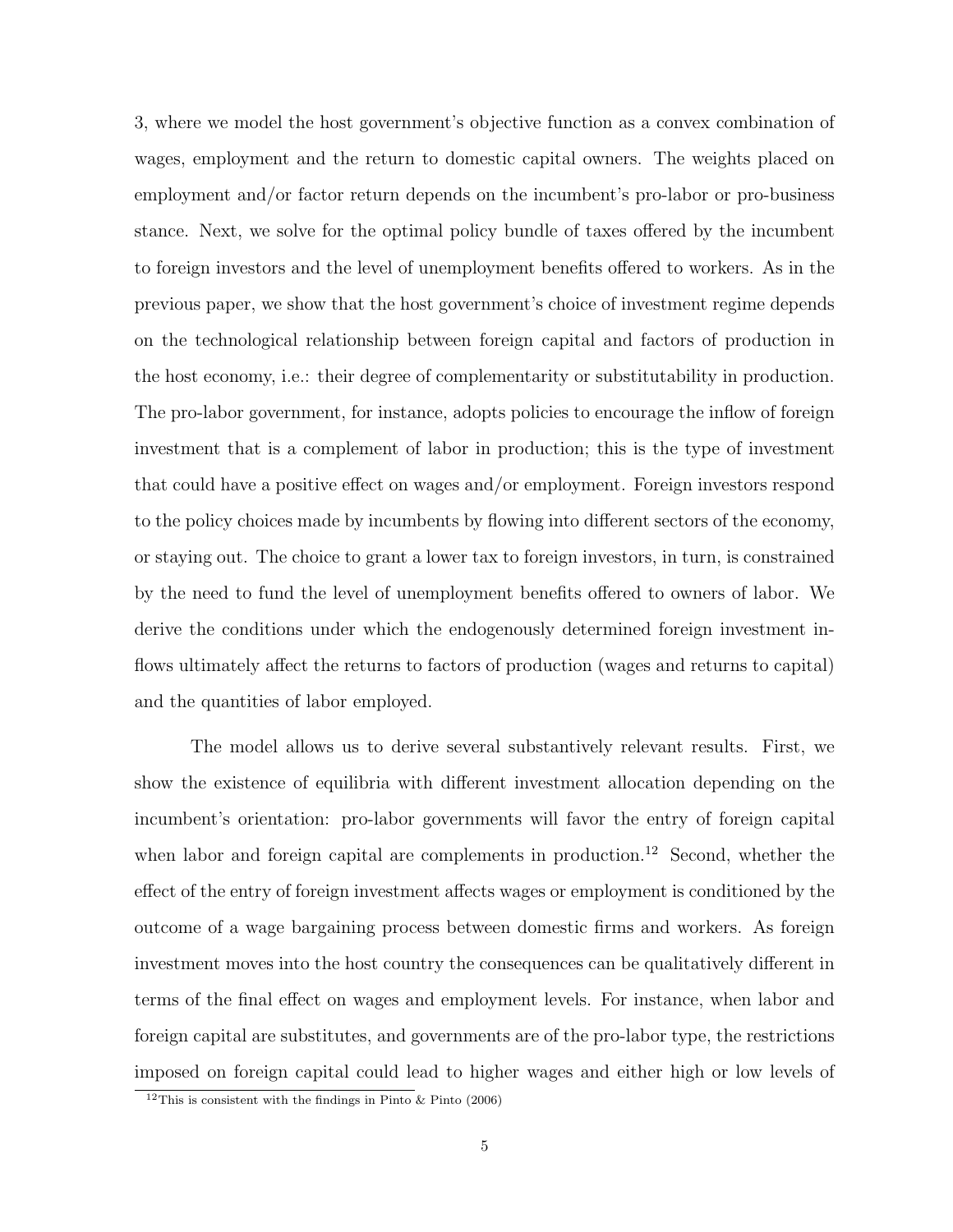employment in different sectors of the host country. When labor and foreign investment are complements, on the other hand, lower restrictions on foreign capital could lead to higher inflows that result in higher or lower wages combined with either high or low employment levels. The ambiguity is driven by different degrees of complementarity between labor and foreign investment.

Third, in general workers and domestic capitalists will clash on their preferred foreign investment regime. We do identify some conditions under which both labor and capital favor the entry of foreign capital (characterized as a lower tax schedule in the stylized model). However, under no conditions will higher restrictions to foreign investment be unanimously supported by both groups.

The controversy over the likely consequences and effects of MNC activity discussed in section 2 underscores the main point of our research agenda: governments are actively engaged in regulating the inflow of foreign investment. Whether foreign investment affects wages, profits and employment is likely to depend on the technological characteristics of the firm and industry. To the extent that economic actors are able to identify and internalize those consequences, and are willing to act politically on them, we should expect them to demand policies to protect their source of income. Partisan governments would, thus, enact policies that account for the preferences of their core constituents and internalize the likely response of foreign investors. Whether foreign investors pay higher wages, foster better labor relations with unions, create employment, or transfer technology and know-how to domestic firms is likely to reflect investors' strategic internalization of the expected behavior of political actors, and hence their best response to political/partisan conditions in the host country.

This paper is organized as follows: the following section places the paper in the literature. Section 3 presents our conceptual framework. We derive the main results in sections 4 and 5. The last section concludes and discusses possible extensions.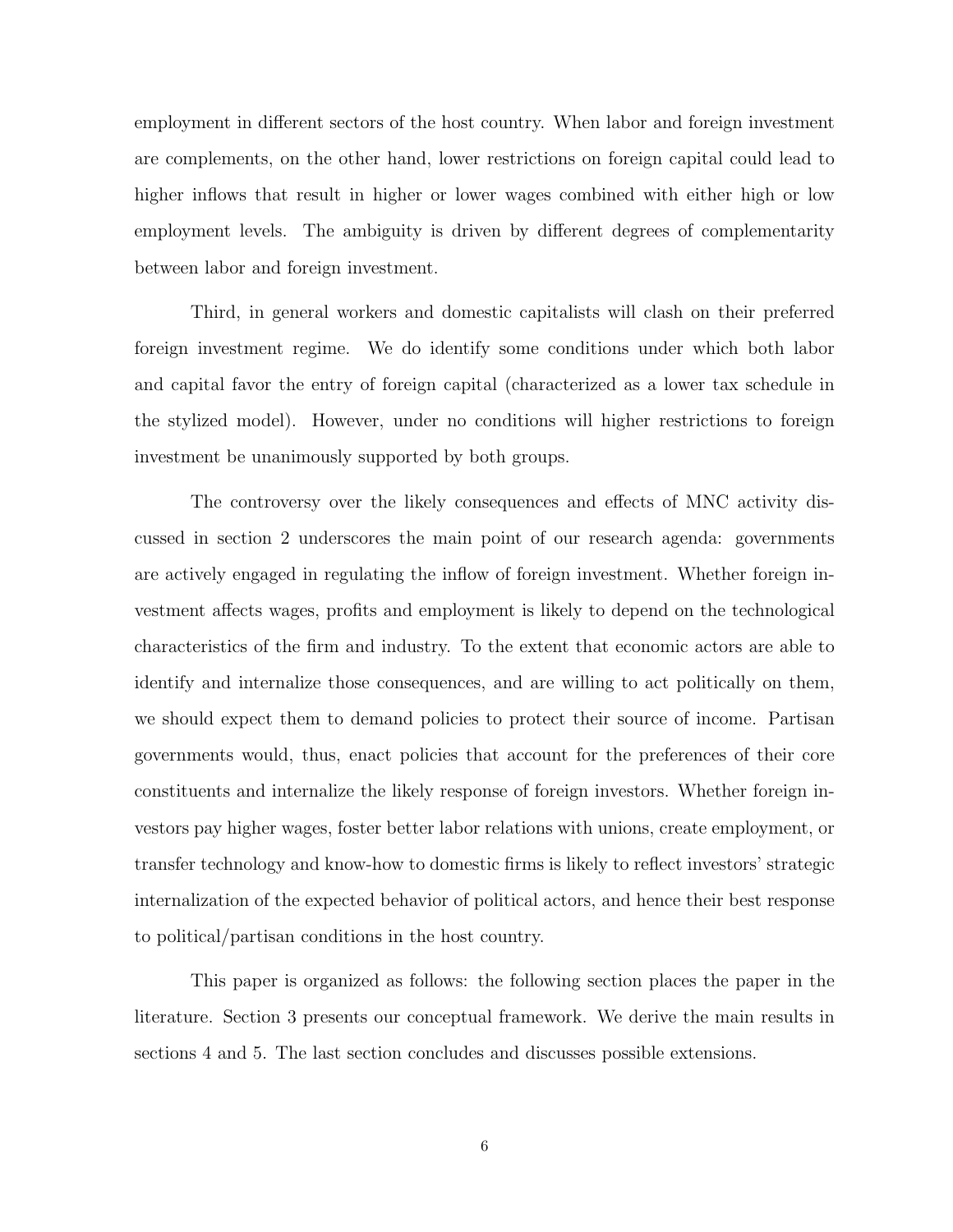## 2 Partisanship and the Distributive Effects of FDI

The assumption that governments have partisan (and electoral) incentives in regulating economic activity is ubiquitous in the literature on politics and macro-economic performance. Hibbs (1977, 1992), Tufte (1978), Esping-Andersen (1990), Goldthorpe (1984), among others, are precursors in this tradition.<sup>13</sup> We adopt the same approach and assume that parties of the left will try to advance the political agenda of owners of labor, while parties of the right are identified with the interests of domestic business owners. Moreover, we argue that this argument follows because foreign investment is likely to affect differently the return to domestic factors of production, potentially creating a distributive cleavage in the regulation of FDI. Our argument is consistent with that found in the earlier literature on the link between investment and trade politics.<sup>14</sup> In their analysis of quid-pro-quo FDI, for instance, Bhagwati et al. argue that among those actors supporting the trade policy position of multinationals we usually find business groups brought into joint-ventures with foreign investors, labor unions that experience employment gains, and local communities that benefit from location of the MNC facility.<sup>15</sup> Grossman & Helpman (1996) refer to this distributive rationale in their analysis of trade policy in the presence of multinationals:

"When policy toward DFI is endogenous, the politics may generate a conflict between domestic firms wanting investment restrictions and domestic workers with industry-specific skills wanting free entry by multinationals." (Grossman and Helpman, 1996, pp. 220.)

We explicitly model the distributive consequences of foreign investment as driving the preferences of domestic actors on the demand side of politics. We also map those

<sup>&</sup>lt;sup>13</sup>More recent models of partisan and electoral business cycles are: Alesina (1987, 1988), Alvarez, Garrett and Lange (1991), Alesina and Rosenthal (1995), Boix (1997, 1998), Garrett (1998), Iversen (1999), and Franzese (2002), among others. The existence of a partisan business cycle has received more support than its electoral counterpart. See Franzese (2003) for an excellent review of this literature.

<sup>&</sup>lt;sup>14</sup>Bhagwati et al. 1992; Dinopoulos 1992; Grossman & Helpman 1996; Blonigen and Feenstra 1997.

<sup>15</sup>Bhagwati et al. 1992, p. 188.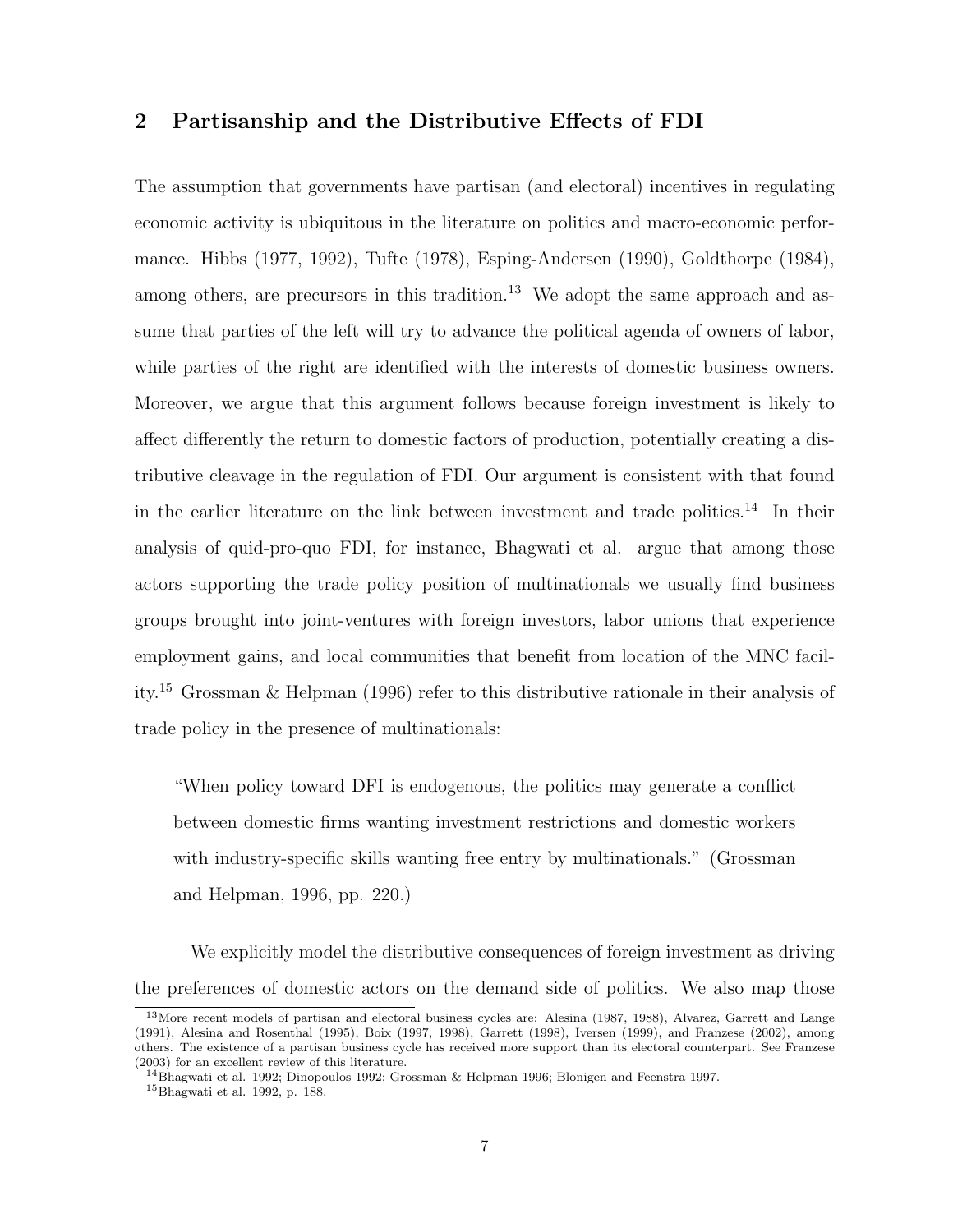preferences onto the partisan orientation of governments. We predict that left-leaning governments -those governments that cater to labor- are more likely to provide better investment conditions to lure foreign investment into those sectors where labor is a complement of FDI. Furthermore, we argue that the party representing domestic business interests will offer a more favorable investment environment to foreign investment of the type that is more likely to raise the return to domestic capital. At the same time, they will limit the inflow of foreign investment to those sectors where foreign investment is more likely to increase the demand for labor, and/or compete down the rents that would have otherwise accrued to domestic business owners, thus reducing the return they receive from their economic activity.<sup>16</sup> In a strategic environment foreign investors anticipate and react to governments' policies by investing with the "right" technology when the host government is of the "right" type.

Our emphasis on partisanship and the distributive consequences of FDI sets our research apart from the extant literature on the politics of FDI and MNCs activity. This literature overlooks the link between preferences and FDI activity, and focuses instead on the effects of political institutions (Oneal 1994; Li and Resnick 2003; Jensen 2003, 2006; among others) and on the effects of policy decisions -trade and tax policy in particularon FDI flows (Feldstein, Hines, and Hubbard 1995; Hines  $2001$ ).<sup>17</sup> Most of these studies, implicitly or explicitly, assume that investors put emphasis on minimizing ex-post expropriation risk, and look at the role of policy and political stability on investment decisions: foreign investment would strategically flow to countries that look politically and institutionally stable, and with sound macro-economic management.<sup>18</sup> These are

 $16$ Pro-business governments are more likely to encourage inflows of foreign capital that would benefit domestic capital, particularly investments that complement capital in production, introduce labor saving technologies, or bring in technological innovations that the local firms can benefit from. The regulation of FDI in South Korea through the late 1990s seems to support this argument: The Korean government limited the entry of foreign capital to hold a non-controlling stake in Korean corporations, and promoted technology licensing agreements to the chaebols (see Haggard 1990; Mardon 1990; Nicolas 2001, 2003; Pinto 2004; Sachwald 2003; and Yun 2003).

<sup>&</sup>lt;sup>17</sup>Recent academic work has analyzed the effect of politics on investment decisions within an individual industry (see Levy and Spiller 1994, Henisz and Zelner 2001, Henisz 2002, among others). However, the analysis of this relationship over multiple sectors is an early stage (see Li & Mihalache 2006; Pinto & Pinto 2006).

<sup>&</sup>lt;sup>18</sup>The role of inflexible policy is stressed in a recent body of literature in the transaction costs tradition (Williamson 1985; Henisz and Williamson 1999; Spiller and Tommasi 2003).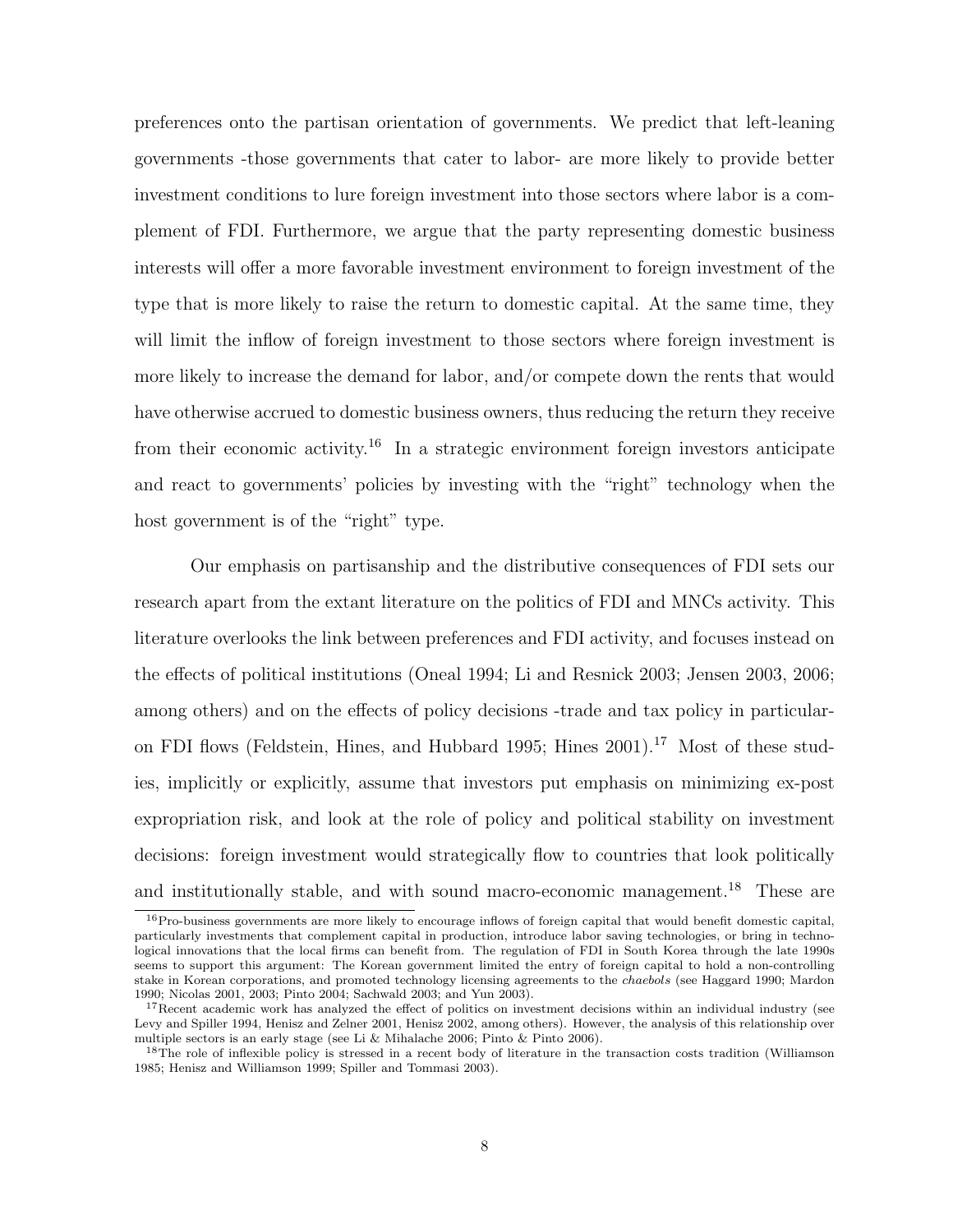sensible explanations, yet they leave a large part of the variance in FDI performance unexplained.<sup>19</sup>

There is, however, a large literature on the behavior of MNCs and its effects on factor returns, employment, and forward and backward spill-overs in host countries.<sup>20</sup> More recently scholars have drawn on these likely consequences to analyze the desirability and cost effectiveness of offering concessions -in the form of tax breaks, subsidies, etc.- to lure foreign investment into a host country, practices that have been pervasively used in the developed and developing world alike. The tentative conclusion from these analyses is that these policies used to promote foreign investment are only likely raise aggregate welfare in the host country under very stringent conditions, which are systematically violated in practice. Among these conditions we find: local factors that the foreign investor intensively uses are elastic in supply, to reduce the effect on factor costs; firms that compete with the multinational for resources earn low or zero economic profits; and the MNC generates large positive productivity spillovers for domestic firms in competing and non-competing industries.<sup>21</sup> Using these conditions as a benchmark, Hanson  $(2001)$ finds that the concessions offered by local governments in Brazil to attract investment from General Motors and Ford in the 1990s may have lowered aggregate welfare in Brazil. There is a logic behind the granting these concessions:

"... attracting multinationals may benefit specific constituencies from whom politicians derive support..." (Hanson 2001, pp.23).

<sup>19</sup>In a dynamic setting partisanship could play a role in reducing the expectation that the host government would act opportunistically against some types of investors, not others.

<sup>&</sup>lt;sup>20</sup>Dunning 1989; Caves 1996; Haddad & Harrison 1993; Aitken et al. 1997; Borensztein et al. 1998; Aitken & Harrison 1999; Harrison & Lipsey 1996; Feliciano and Lipsey 1999; Tybout 2000; Hanson 2001; Conyon et. al 2002; Blomstrom &Kokko 2003. These classical studies suggest that affiliates of MNCs are more likely to be more productive and enjoy higher profitability than their counterparts in host countries; yet they have been criticized for failing to control for the significant difference between MNC affiliates and domestic firms at the firm, plant and industry level, and for simultaneity bias. After controlling for these effects, recent studies have found evidence that affiliates of MNCs in the United Kingdom indeed affect the return to labor: when compared to their domestic counterparts affiliates of foreign MNCs in the United Kingdom increase labor productivity by 13 percent, and pay higher wages to their employees (Conyon et al., 2002).

<sup>&</sup>lt;sup>21</sup>See Hanson 2001, pp.18. Blomstrom &Kokko 2003 arrive to a similar conclusion: whether FDI has positive spillover effects on domestic firms depends on the absorptive capacity of the host economy.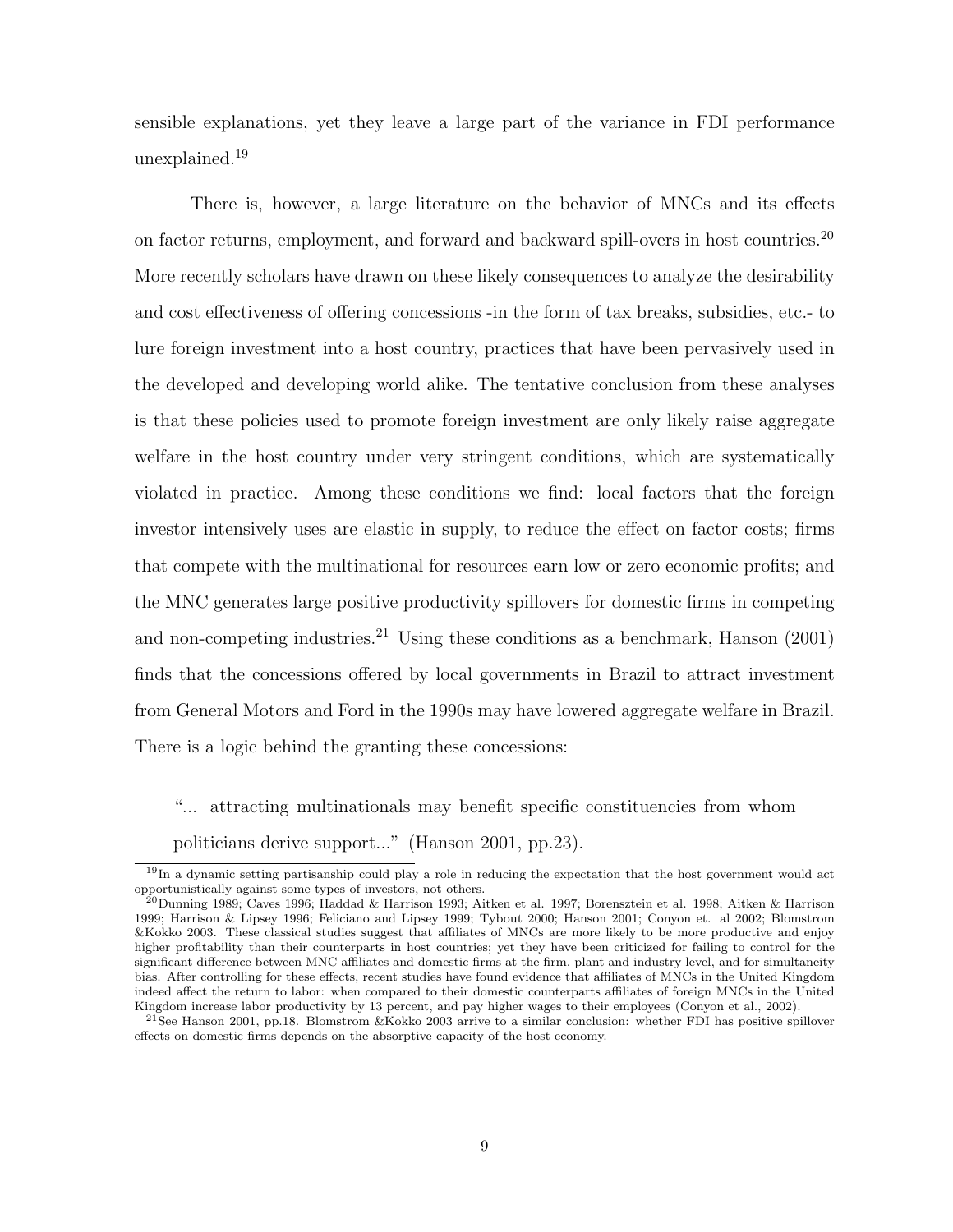The framework developed in the ensuing sections helps explain why those policies are adopted in the first place. We seek to understand the determinants of these partisan cycles in investment performance and their consequences on employment, profits and wages in the host country. In sections 3-5 we develop a model that captures the interaction between foreign investors, an incumbent government and economic agents in the host country. Specifically, the model assumes that inflows of direct investment could have a positive or negative effect on employment and on the returns to domestic factors of production, ie, foreign direct investment could either a complement or substitute those factors in production.<sup>22</sup> We also assume that host governments place different weights on the well-being of their core constituents, which for simplicity in the stylized model we label as owners of labor or capital. The weights placed on the well-being of labor or capital varies with the government's type, ie, pro-labor or pro-capital. The type and level of the endogenously determined investment inflows that result from this interaction is conditional on the incumbent's type. Moreover, the effects of investment inflows on wages and employment levels at the sectoral level depend on labor market institutions and unemployment benefits prevalent in the host country.

## 3 The Model

The setup of our model is as simple as possible. We consider a two-sector, small open economy. World prices in both sectors are normalized to one. The production function  $f^{i}(K^{i}, k^{i}, L^{i})$  characterizes the technology used in sector i, for  $i = 1, 2$ . Three factors of production are required in the production process: domestic labor  $L^i$ , domestic capital  $K^i$ , and foreign capital  $k^i$ . Foreign capital is perfectly mobile across countries. It is available in infinite supply at price p. Domestic labor and domestic capital are internationally immobile and sector specific. The total endowment of each factor in each sector

 $^{22}$ The concept of complementarity and substitutability in production is consistent with the transaction costs explanations of the emergence and prevalence of multinational corporation, and its flip-side foreign investment (Caves 1996). The ratio of specific and proprietary assets, technology and know-how to capital is likely to vary across industries, firms and sectors of the economy. These differences could lead to different effects on the return to asset owners in the host country.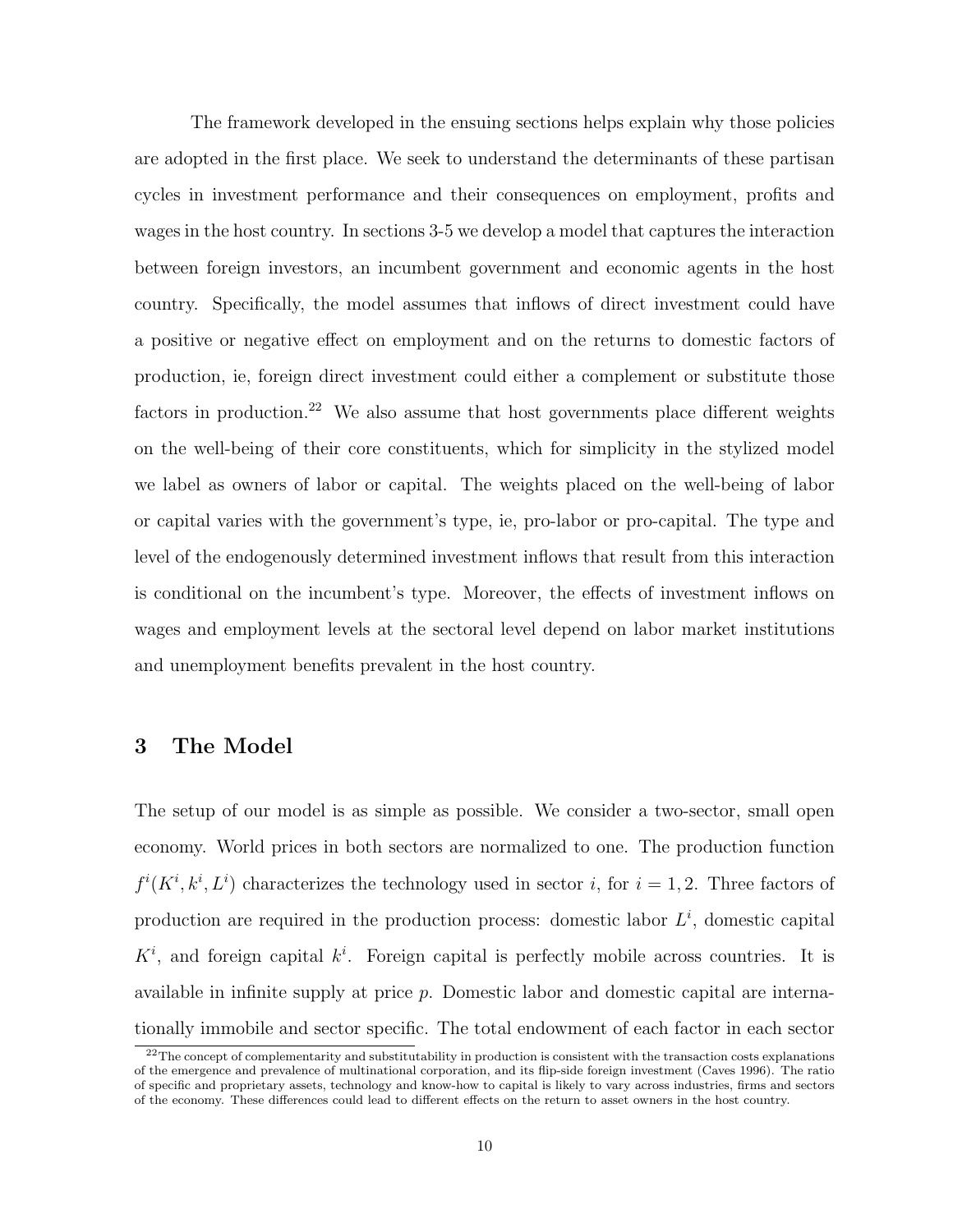is given by  $\bar{L}^i$  and  $\bar{K}^i$ . While domestic capital is fully employed, i.e.,  $K^i = \bar{K}^i$ , part of the labor force qualified to work in sector  $i$  may be unemployed in equilibrium, as explained later. In other words,  $L^i \leq \overline{L}^i$ . The production function  $f^i(K^i, k^i, L^i)$  is monotonically increasing in all factors of production, i.e.,  $f^i_\nu > 0$  for  $\nu = K, k, L$ , and strictly concave in  $k^i$  and  $L^i$ , i.e.,  $f_{LL}^i < 0$ ,  $f_{kk}^i < 0$  and  $H^i = f_{kk}^i f_{LL}^i - (f_{LK}^i)^2 > 0$ . Factors of production are paid their respective marginal products. The return to the fixed factor  $K^i$  is given by the profits that are left after deducting the remuneration to  $L^i$  and  $k^{i}$ .<sup>23</sup>

For the purpose of the present analysis, we consider two domestic actors or political groups: domestic workers, denoted with a  $\mathcal{L}$ , and domestic capitalists, denoted with a K. The utility of domestic workers in sector i,  $u^i(w^i, L^i)$ , depends on the level of wages and the level of employment in that sector. Domestic capitalists derive utility directly from income. Their only source of income is given by the rent they receive from being engaged in the production process.

The host government can impose a tax on foreign capital. This is the only policy instrument the government can rely on to discourage the entry of foreign capital into different sectors of the economy. The tax revenue is used to finance a system of transfers, denoted  $b^i$ , targeted to unemployed workers in each sector. We assume that the government can impose different tax rates on foreign capital across sectors. Let  $t^i$  be the capital tax rate in sector *i*. The allocation of foreign capital is determined by  $f_k^i - t^i = p$ or  $f_k^i = r^i$ , where  $r^i = p + t^i$ . As a result, domestic capital in sector *i* receives

$$
\tilde{\pi}^i = f^i(\bar{K}^i, k^i, L^i) - w^i L^i - r^i k^i.
$$
\n(1)

The model assumes that wages and employment level are determined through a process of sequential bargaining between labor and the firm. The bargaining process is

<sup>&</sup>lt;sup>23</sup>As usual, subindexes denote partial derivatives. Alternatively, it can be assumed that the production function  $f^i(K^i, k^i, L^i)$  exhibits constant returns to scale, so once factors are paid their marginal products profits are zero. Income received by domestic capitalists is  $\overline{K}^i$  times the marginal productivity of  $K^i$ , which is equal to  $\tilde{\pi}^i$ . We follow this last approach in the numerical example we construct later.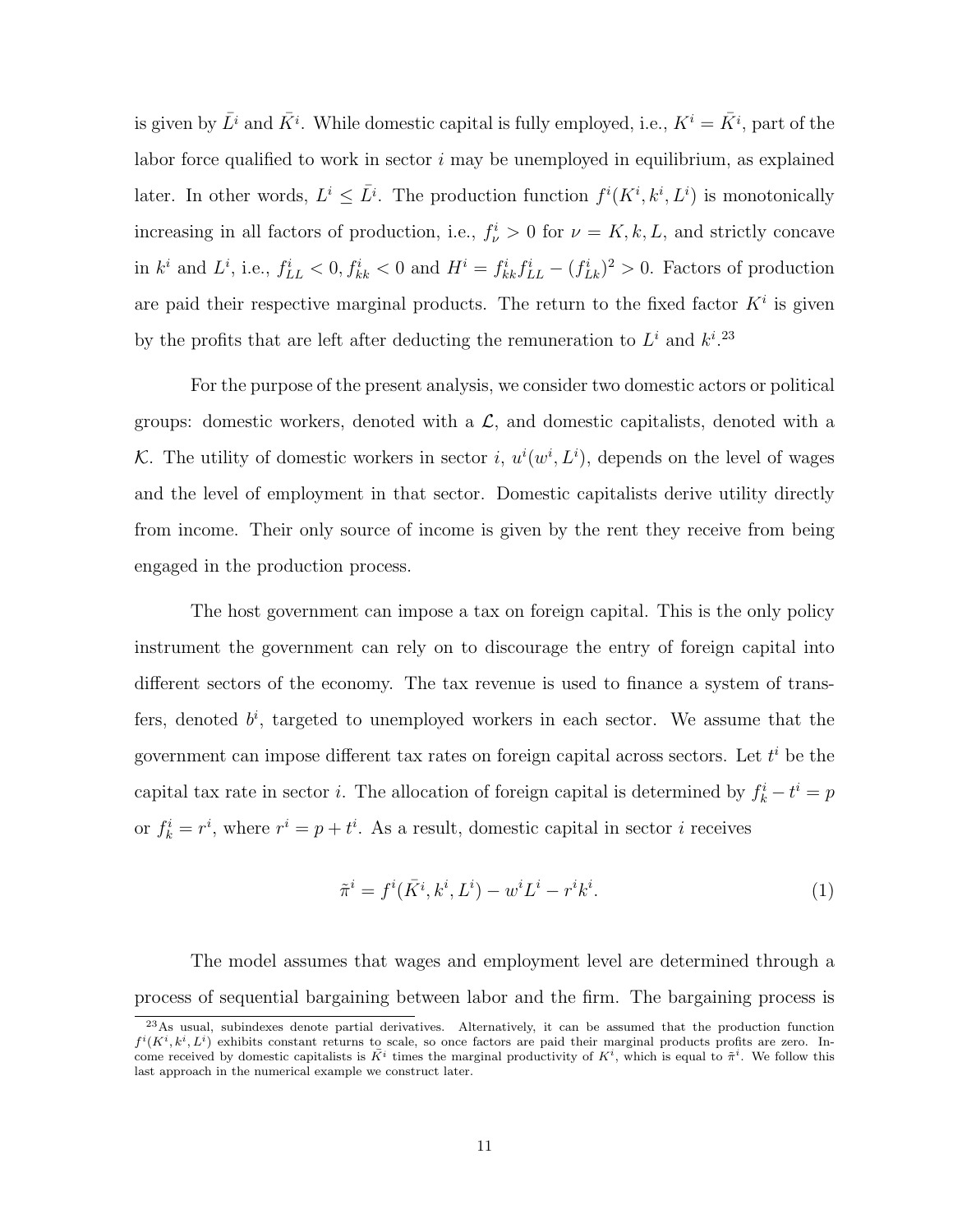specific to the sector. The timing of the game is as follows: (1) the government determines the levels of  $t^i$  and  $b^i$ ; (2) labor (the union) observes  $t^i$  and  $b^i$  and makes a wage demand  $w^i$ ; (3) the firm observes the policy variables and the wage demand  $w^i$ , accepts  $w^i$ , and chooses employment  $L^i$  and the amount of foreign capital  $k^i$ ; finally, (4) payoffs  $u^i$  and  $\tilde{\pi}^i$  are realized. As usual the game is solved by backward induction.

The wage bargaining problem in the presence of mobile foreign capital, which corresponds to stages (2) and (3) of the game, is analyzed in the next section. The government's problem, stage (1), is considered in Section 5.

## 4 Wage Bargaining with Mobile Foreign Capital

#### 4.1 Third stage

In the third stage of the game, the demands for  $k^i$  and  $L^i$  are established in the following way:

$$
f_k^i - r^i = 0,\t\t(2)
$$

$$
f_L^i - w^i = 0. \tag{3}
$$

These two equations implicitly define  $k^{i}(\bar{K}^{i}, t^{i}, w^{i})$  and  $L^{i}(\bar{K}^{i}, t^{i}, w^{i})$ . For future reference, we derive the following comparative static results:

$$
\frac{\partial k^i}{\partial t^i} = \frac{\partial k^i}{\partial r^i} = \frac{f^i_{LL}}{H^i} < 0, \quad \frac{\partial L^i}{\partial w^i} = \frac{f^i_{kk}}{H^i} < 0, \text{ and } \frac{\partial k^i}{\partial w^i} = \frac{\partial L^i}{\partial r^i} = \frac{\partial L^i}{\partial t^i} = -\frac{f^i_{Lk}}{H^i}, \tag{4}
$$

where  $H^i > 0$ . These results indicate that  $k^i$  declines with  $t^i$ ,  $L^i$  declines with  $w^i$ , and the signs of the cross derivatives  $\partial k^{i}/\partial w^{i}$  and  $\partial L^{i}/\partial t^{i}$  depend on the technological relationship between  $k^i$  and  $L^i$ . Henceforth, we consider that  $k^i$  and  $L^i$  are complements in production when  $f_{kL}^i > 0$ , which means that  $\partial k^i / \partial w^i < 0$  and  $\partial L^i / \partial t^i < 0$ , and they are substitutes when  $f_{kL}^i < 0$ , so that  $\partial k^i / \partial w^i > 0$  and  $\partial L^i / \partial t^i > 0$ .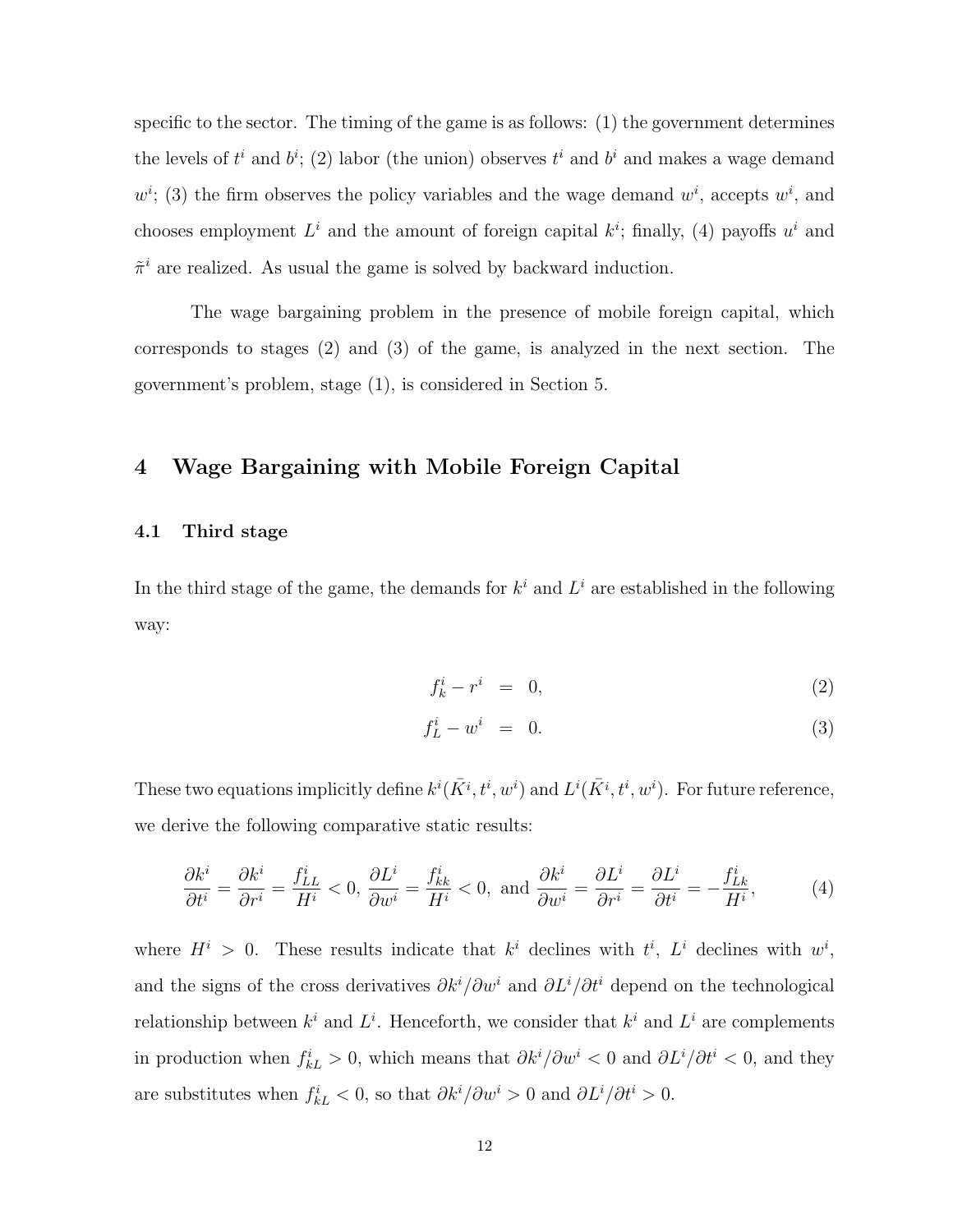#### 4.2 Second stage

At the second stage of the game, the wage is chosen anticipating that the firm will decide the amount of employment according to the previously derived labor demand function. The wage is determined by maximizing the utility of labor, represented by the function  $u^i(w^i, L^i)$ , subject to  $L^i(\overline{K}^i, t^i, w^i)$ . In particular, we assume that  $u^i(w^i, L^i)$  is given by the sum of the income received by the employed workforce and the government assistance paid to unemployed workers in the sector. Thus, under these specific assumptions, the level of  $w^i$  solves the following problem:

$$
\max_{\{w^i\}} u^i(w^i, L^i) = w^i L^i + b^i(\bar{L}^i - L^i),\tag{5}
$$

subject to the labor demand  $L^i(\bar{K}^i, t^i, w^i)$ , where  $b^i$  is the level of unemployment benefits for workers in sector  $i^{24}$  If all workers in the sector face the same probability of becoming unemployed and normalizing  $\overline{L}^i = 1$ , the objective function of this problem is equivalent to the expected income of all workers in the sector.

The first-order condition for an interior solution gives  $\!{}^{25}$ 

$$
L^i + (w^i - b^i) \frac{\partial L^i}{\partial w^i} = 0.
$$
\n<sup>(6)</sup>

Equation (6) implicitly defines  $w^{i}(\bar{K}^{i}, t^{i}, b^{i})$ . Note that since  $\partial L^{i}/\partial w^{i} < 0$ , at an interior solution  $w^i > b^i$ . Let  $\varepsilon_{Lw} \equiv (\partial L^i / \partial w^i)(w^i / L^i)$  denote the elasticity of labor demand with respect to wages. Then, (6) can be written as:

$$
1 + \frac{(w^i - b^i)}{w^i} \varepsilon_{Lw}^i = 0 \implies |\varepsilon_{Lw}^i| > 1.
$$
 (7)

Notice that  $w^i L^i$  would be maximized when  $|\varepsilon^i_{Lw}| = 1$ . In equilibrium, the wage rate is  $^{24}$ In our setup, we allow unemployment benefits to differ by sector.

$$
D^{i} = 2 \frac{\partial L^{i}}{\partial w^{i}} + (w^{i} - b^{i}) \frac{\partial^{2} L^{i}}{(\partial w^{i})^{2}} < 0.
$$

<sup>25</sup>The second-order condition establishes that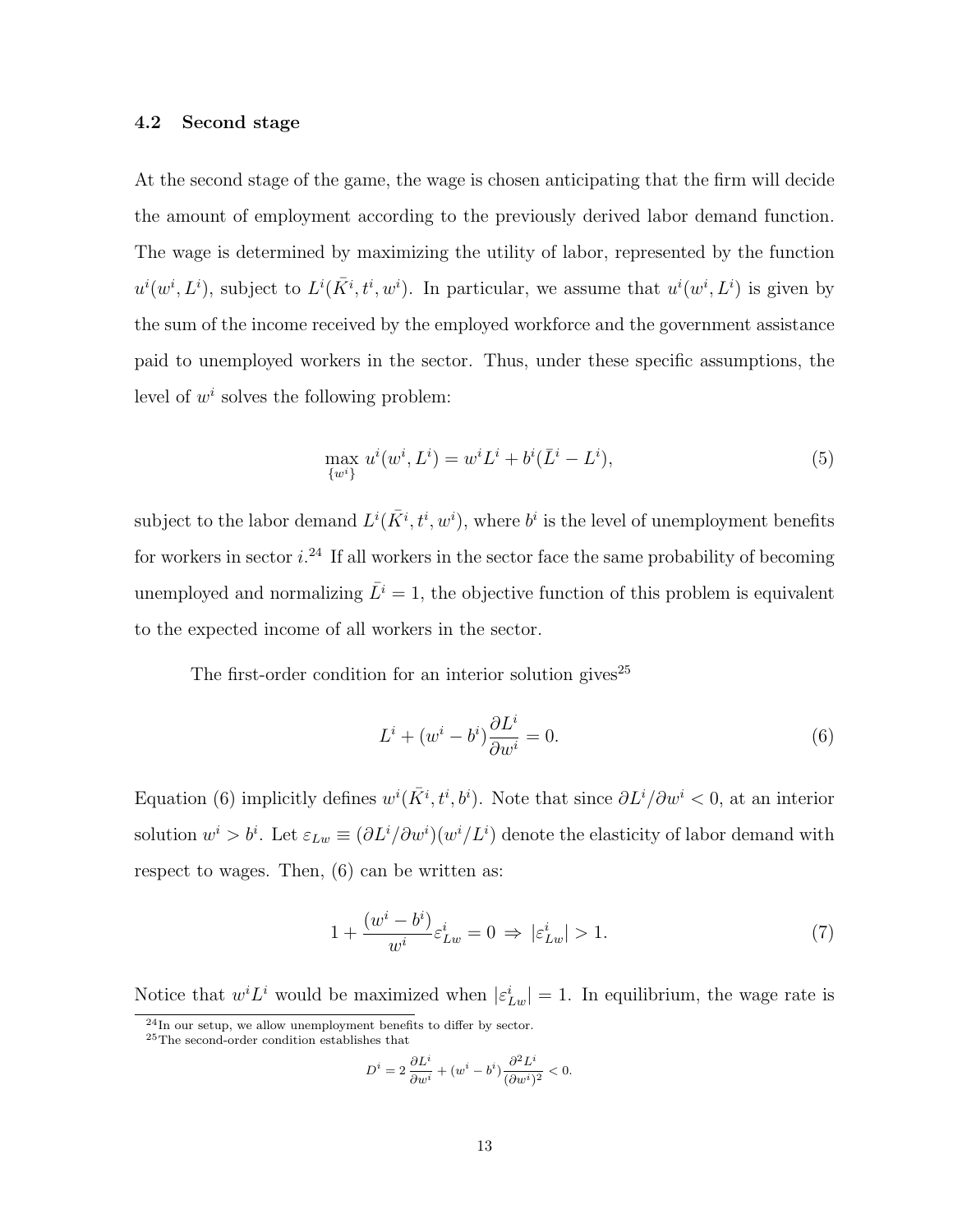chosen so that  $|\epsilon_{Lw}| > 1$ , which implies that w<sup>i</sup> is higher than the one that maximizes  $w^{i}L^{i}$ , as long as  $b^{i} > 0$ .

Next, we examine the effect  $t^i$  on  $w^i, L^i$ , and  $k^i$ . By implicit differentiation of (6), the following comparative static result can be obtained:

$$
\frac{\partial w^i}{\partial t^i} = -\frac{\partial L^i/\partial t^i + (w^i - b^i)(\partial^2 L^i/\partial w^i \partial t^i)}{D^i}.
$$
\n(8)

The effect of  $t^i$  on  $w^i$  cannot be unambiguously determined without establishing additional conditions on the production function. In section 4.3 we will introduce a specific functional form and examine this derivative closely.

A change in  $t^i$  affects  $L^i$  and  $k^i$  both directly and indirectly, through  $w^i$ . Recall that  $L^{i}(K^{i}, t^{i}, w^{i})$  and  $k^{i}(K^{i}, t^{i}, w^{i})$ , where  $w^{i}(K^{i}, t^{i}, b^{i})$ . Thus, the total effect of  $t^{i}$  is

$$
\frac{dL^i}{dt^i} = \frac{\partial L^i}{\partial t^i} + \frac{\partial L^i}{\partial w^i} \frac{\partial w^i}{\partial t^i},\tag{9}
$$

$$
\frac{dk^i}{dt^i} = \frac{\partial k^i}{\partial t^i} + \frac{\partial k^i}{\partial w^i} \frac{\partial w^i}{\partial t^i}.
$$
\n(10)

Notice that, even when the sign of  $\partial w^i/\partial t^i$  is known, it may not be possible to sign the expressions  $(9)$  or  $(10)$ .

The effect of  $b^i$  on the previous variables will also become relevant in the next stage when the government decides the level of the policy variables. Again, by implicitly differentiating equation (6) with respect to  $b^i$ , we obtain

$$
\frac{\partial w^i}{\partial b^i} = \frac{\partial L^i/\partial w^i}{D^i} > 0.
$$
\n(11)

A higher level of unemployment benefits increases the equilibrium wage rate in the sector.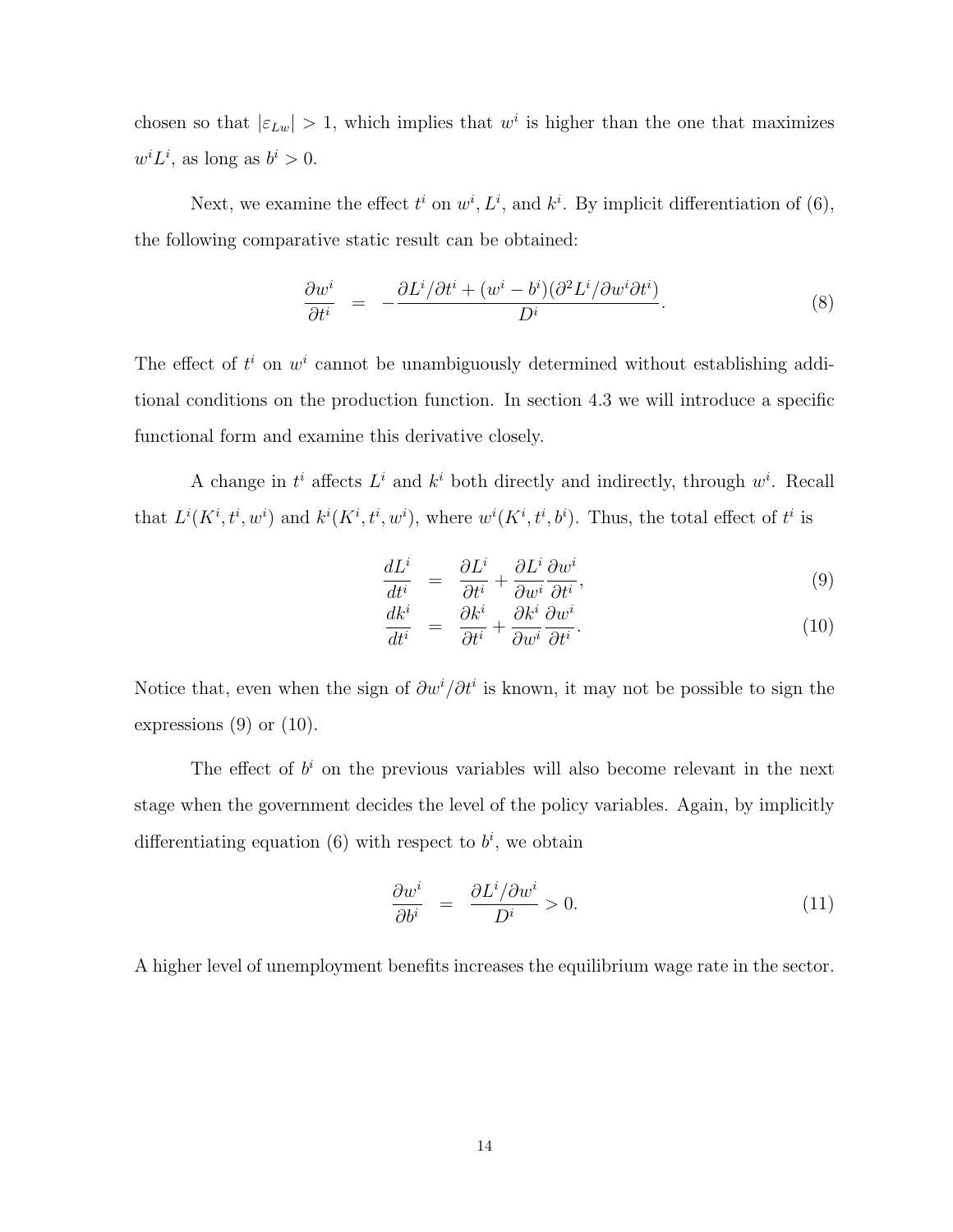Notice that  $b^i$  affects  $L^i$  and  $k^i$  only indirectly, i.e., through its effect on wages. Thus,

$$
\frac{dL^i}{db^i} = \frac{\partial L^i}{\partial w^i} \frac{\partial w^i}{\partial b^i} < 0,\tag{12}
$$

$$
\frac{dk^i}{db^i} = \frac{\partial k^i}{\partial w^i} \frac{\partial w^i}{\partial b^i}.
$$
\n(13)

The effect of  $b^i$  on  $w^i, L^i$ , and  $k^i$  can be summarized in the following way. As  $b^i$  rises, the pool of unemployed workers gets larger reducing labor supply and, consequently, incrementing wages. This higher level of wages ultimately increases the demand for foreign capital when  $k^i$  and  $L^i$  are substitutes, and decreases  $k^i$  when they are complements.

Considering the previous results, it is possible to examine the impact of  $t^i$  and  $b^i$ on the utility of labor and on the return to domestic capital. By the envelope theorem,

$$
\frac{\partial u^i}{\partial t^i} = (w^i - b^i) \frac{\partial L^i}{\partial t^i},\tag{14}
$$

$$
\frac{\partial u^i}{\partial b^i} = \bar{L}^i - L^i > 0.
$$
\n(15)

If  $L^i$  and  $k^i$  are substitutes in the sense that  $f_{Lk}^i < 0$ , then  $\partial L^i/\partial t^i$  is positive, which means that  $u^i$  increases with higher values of  $t^i$ . The inverse is true when  $L^i$  and  $k^i$  are complements. Higher values of  $b^i$ , on the other hand, always increase  $u^i$ . Additionally,

$$
\frac{\partial \tilde{\pi}^i}{\partial t^i} = -\left(\frac{\partial w^i}{\partial t^i} L^i + k^i\right),\tag{16}
$$

$$
\frac{\partial \tilde{\pi}^i}{\partial b^i} = -\frac{\partial w^i}{\partial b^i} L^i < 0. \tag{17}
$$

The sign of  $\partial \tilde{\pi}^i / \partial t^i$  is ambiguous. However,  $\tilde{\pi}^i$  always declines with  $b^i$ .

This section allows us to establish the following remarks. First, partisan governments responding to the interests of labor would tend to choose tax rates on foreign capital that are relatively low when  $L^i$  and  $k^i$  are complements, and values of  $t^i$  that are relatively high when they are substitutes, as expected.<sup>26</sup> However, the resulting out-

<sup>&</sup>lt;sup>26</sup>Note that we do not claim that the government will choose extreme values of  $t^i$  such as  $t^i = 0$  or  $t^i = 1$ . Tax rates also affect the tax revenue, which eventually finances unemployment benefits. Hence, this effect should also be taken into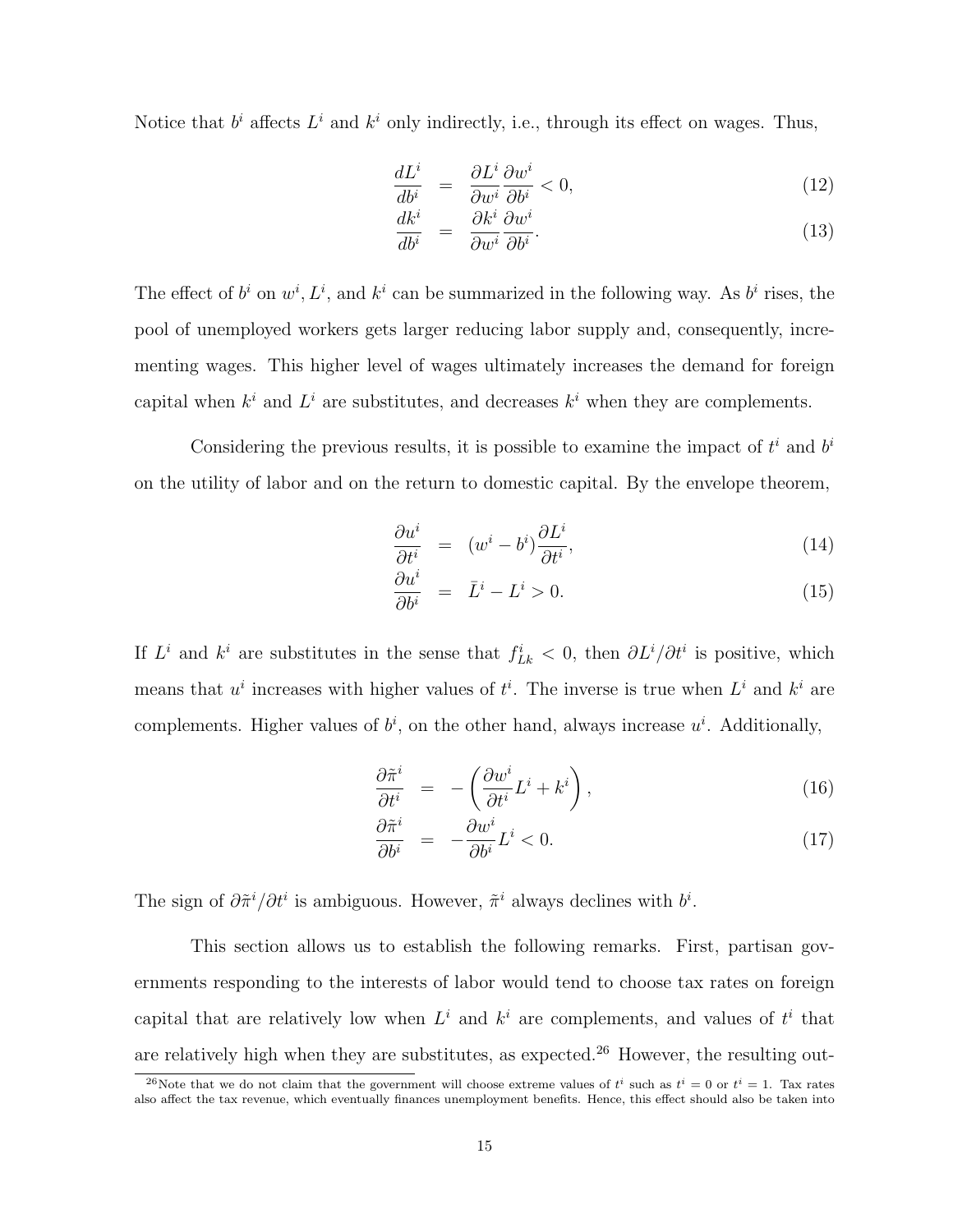comes, characterized by different combinations of wages  $(w<sup>i</sup>)$  and employment  $(L<sup>i</sup>)$  may vary significantly. Depending on the signs of  $\partial w^i/\partial t^i$  and  $\partial L^i/\partial t^i$ , higher levels of wages may be observed with either higher or lower levels of employment. Alternatively, higher levels of employment may be combined with higher or lower levels of wages. Second, a pro-labor government would choose relatively high values of  $b^i$ , even though this would tend to reduce the level of employment  $L^i$ . Finally, a government responding to the interests of domestic capitalists may choose either high or low tax rates on foreign capital. Both possibilities are consistent with equation (16). These types of governments, however, will unambiguously prefer lower levels of  $b^i$ .

Before continuing with the first stage of the game, we consider a specific production function in order to derive additional results.

#### 4.3 Numerical Example

Suppose that the technology is represented by the following CES function:<sup>27</sup>

$$
q = f(K, k, L) = AK^{1-\beta} (L^{\rho} + ak^{\rho})^{\beta/\rho}, \qquad (18)
$$

with  $\beta \in (0, 1), \rho \in (-\infty, 1)$ , and  $a > 0$ . The production function has the the following characteristics. The parameter  $a$  is the effectiveness of foreign capital relative to domestic labor. The production function is a CRS Cobb-Douglas function in the inputs  $K$  and the composite term  $(L^{\rho} + ak^{\rho})^{1/\rho}$ . The function allows for different substitution possibilities between L and k, depending on the value of  $\rho$ . In fact, the elasticity of substitution between these two factors  $\sigma_{Lk}$  is  $1/(1-\rho)$ .<sup>28</sup>

In the previous section, we define complementarity and substitutability between

$$
\sigma_{LK} = \frac{(1-\beta)L^{\rho} + ak^{\rho}}{(1-\beta)L^{\rho}(1-\rho) + ak^{\rho}}, \quad \sigma_{kK} = \frac{L^{\rho} + (1-\beta)ak^{\rho}}{L^{\rho} + (1-\beta)ak^{\rho}(1-\rho)}.
$$
\n(19)

account when deciding the level of  $t^i$ .

<sup>&</sup>lt;sup>27</sup>All variables and parameters are sector specific. However, supraindexes have been suppressed for the moment.

<sup>&</sup>lt;sup>28</sup>Different values of  $\rho$  also indirectly affect the elasticities of substitution between domestic capital and labor and domestic capital and foreign capital. These elasticities are not constant and they are given, respectively, by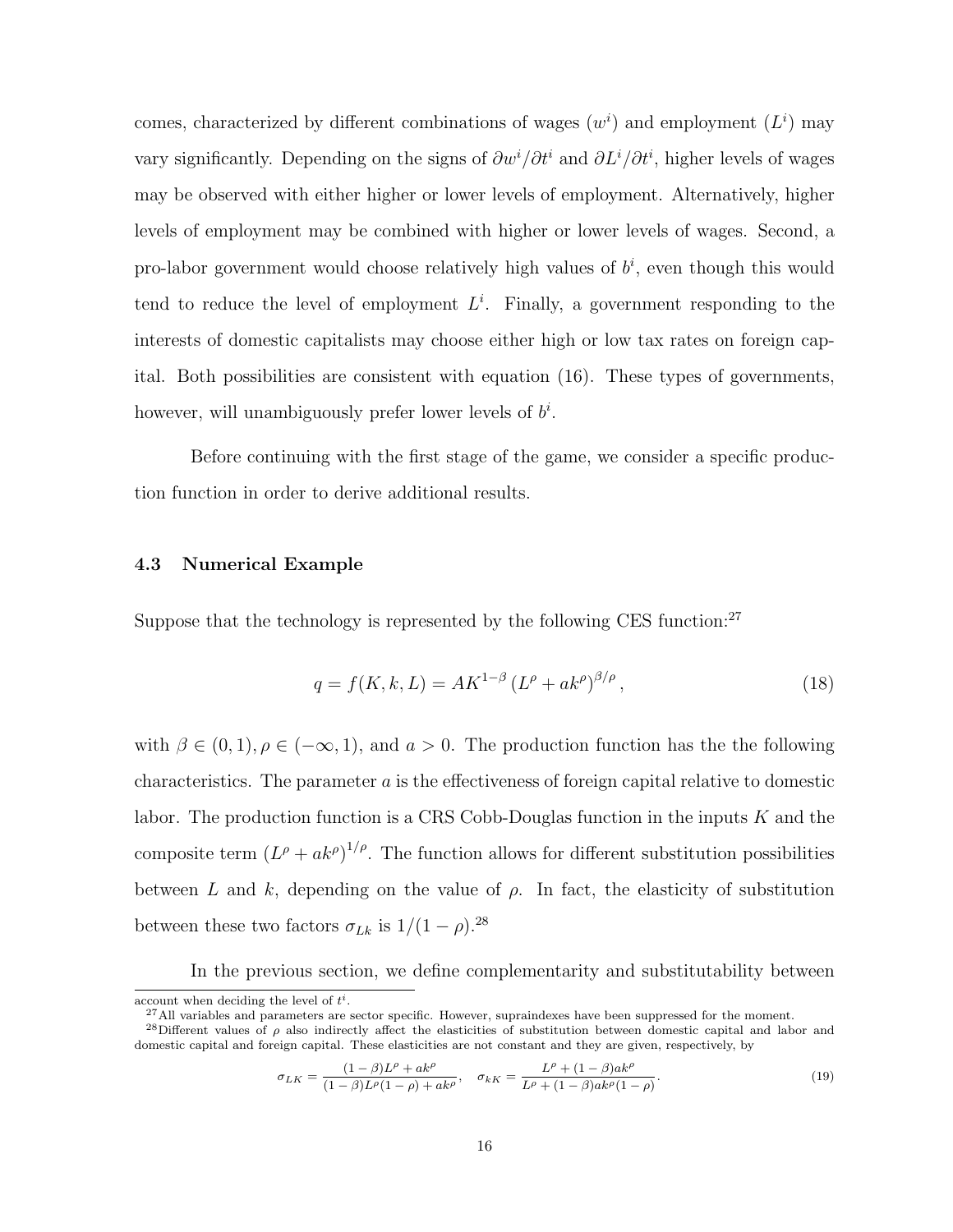labor and foreign capital in terms of the sign of  $f_{Lk}$ : if  $f_{Lk} > 0$ , they are complements, and if  $f_{Lk} < 0$ , they are substitutes. When the production function is specified as in (18), the following relationship between  $\beta,\rho$  and  $f_{Lk}$  holds:

$$
f_{Lk} = \frac{(\beta - \rho)}{\beta} \frac{f_L f_k}{q}.
$$
\n(20)

Thus, when  $\beta > \rho$ , then L and k are necessarily complements, while when  $\beta < \rho$ , they are substitutes.<sup>29</sup>

In this case, the demands for  $L$  and  $k$  are respectively given by

$$
L = \Delta (aw)^{-1/(1-\rho)} \tag{21}
$$

$$
k = \Delta r^{-1/(1-\rho)} \tag{22}
$$

where  $\Delta = K(A\beta a)^{1/(1-\beta)} \left[ (aw)^{\rho/(1-\rho)} + ar^{\rho/(1-\rho)} \right]^{(\beta-\rho)/\rho(1-\beta)} > 0$ . By differentiating (21) with respect to  $w$  and  $t$  (or, equivalently, with respect to  $r$ ), we obtain

$$
\frac{\partial L}{\partial w} = -\left[\frac{\eta}{(1-\beta)} + \frac{(1-\eta)}{(1-\rho)}\right] \frac{L}{w} = \varepsilon_{Lw} \frac{L}{w},\tag{23}
$$

$$
\frac{\partial L}{\partial t} = -\left[\frac{(\beta - \rho)(1 - \eta)}{(1 - \beta)(1 - \rho)}\right] \frac{L}{r} = \varepsilon_{Lr} \frac{L}{r},\tag{24}
$$

where  $\varepsilon_{Lj}$  is the elasticity of labor demand with respect to  $j = w, r$ . As established in (4), the sign of  $\partial L/\partial t$  depends on  $f_{Lk}$ . In this casse, the latter is determined by  $(\beta - \rho)$  $(\text{according to } (20)).$ 

We can also derive the sign of  $\partial w/\partial t$  under the present assumptions. Equation (8) can be rewritten as

$$
\frac{\partial w}{\partial t} = -\frac{1}{D} \frac{\partial L}{\partial t} \left[ 1 - \frac{L(\partial^2 L/\partial w \partial t)}{(\partial L/\partial t)(\partial L/\partial w)} \right].
$$
\n(25)

 $29$ The production function specified in (18) also implicitly assumes that domestic capital is necessarily a complement of labor and of foreign investment, in the sense that  $f_{LK}$  and  $f_{kK}$  are both always positive.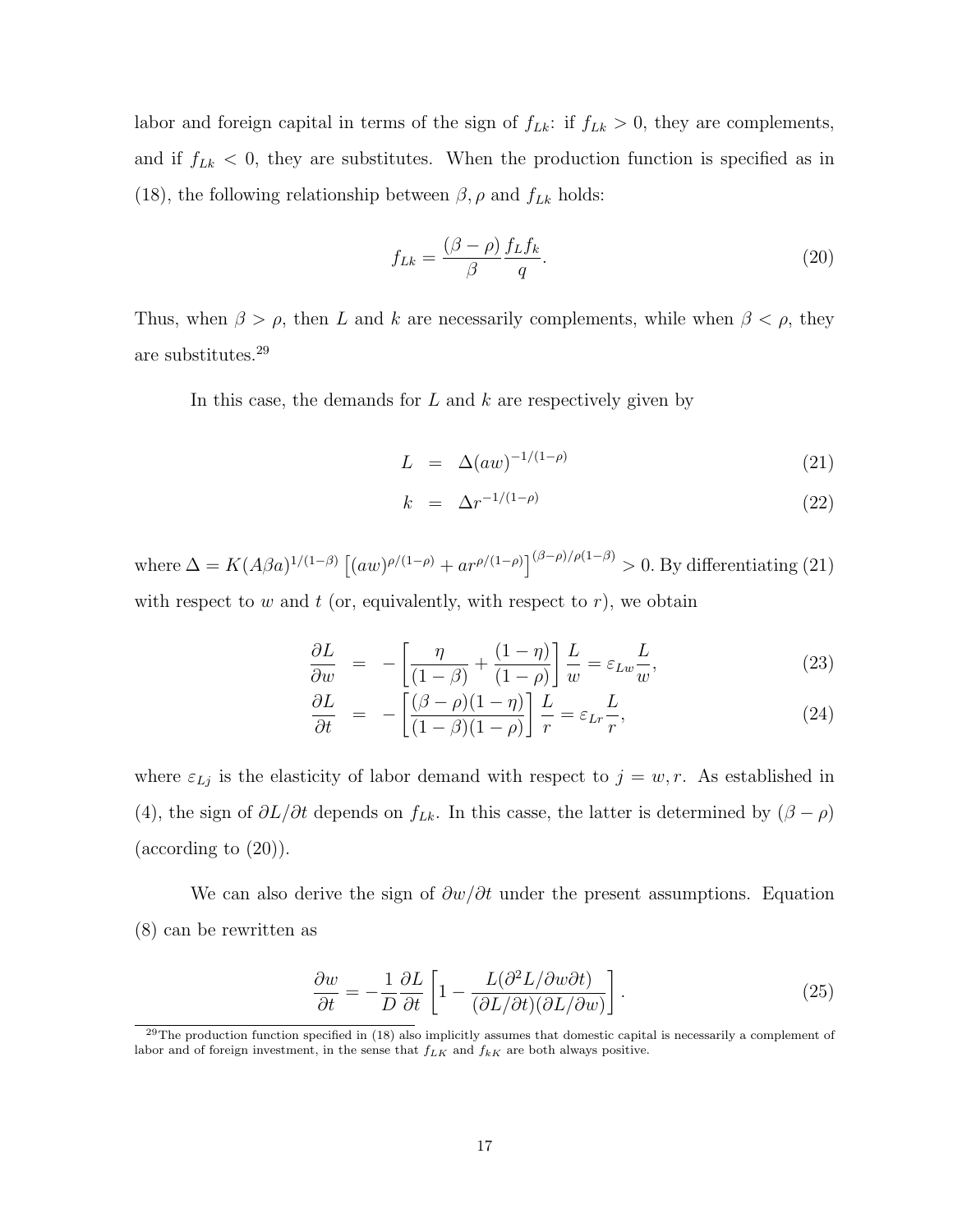As a result, expression (25) becomes

$$
\frac{\partial w}{\partial t} = -\frac{1}{D} \frac{\partial L}{\partial t} \left[ \frac{\rho (1 - \beta) \delta}{(1 - \rho)} \right].
$$
\n(26)

where

$$
0 < \delta = \frac{(1-\rho)(aw)^{\rho/(1-\rho)}}{(1-\rho)(aw)^{\rho/(1-\rho)} + (1-\beta)r^{\rho/(1-\rho)}} < 1.
$$

Suppose that  $(\beta - \rho) < 0$ , so that L and k are substitutes and  $\partial L/\partial t > 0$ . Given that  $D < 0$ , then  $\frac{\partial w}{\partial t} > 0$ . Suppose that  $(\beta - \rho) > 0$ , L and k are complements, and  $\partial L/\partial t$  < 0. In light of (26), we consider two sub-cases: (i) 0 <  $\rho$  <  $\beta$ , and (ii)  $\rho$  < 0. In sub-case (i),  $\partial w/\partial t$  < 0, which means that wages decline with higher levels of tax rates. On the other hand, in sub-case (ii), even though  $\partial L/\partial t$  is still negative,  $\partial w/\partial t$  becomes positive because  $\rho$  is negative.

Next, by inspecting equation  $(9)$ , we can examine the total effect of t on L under different technological relationships between  $L$  and  $k$ . Suppose that these factors of production are substitutes. Since  $\partial L/\partial t > 0$  the first term in (9) is positive. The second term, which is the product of  $\partial L/\partial w$  and  $\partial w/\partial t$ , is negative. The final effect depends on the relative magnitudes of the two terms. As a consequence, this result states that higher levels of t are consistent with both higher or lower employment levels when  $L$  and k are substitutes.

Consider the two cases of complementarity between L and k examined before. Suppose that  $0 < \rho < \beta$ . Then,  $\partial L/\partial t < 0$  and  $\partial w/\partial t < 0$ . The first term in (9) is negative and the second term is positive, so again the final impact of t on L depends on the relative magnitudes of the two terms. Finally, suppose that  $\rho < 0$ . Given that in this case  $\partial w/\partial t > 0$ , then both terms of (9) are negative, which means that  $dL/dt < 0$ . Similar conclusions apply for  $dk/db$ .

Once the sign of  $\partial w/\partial t$  is known, we can study the effect of t on  $\tilde{\pi}$ . By examining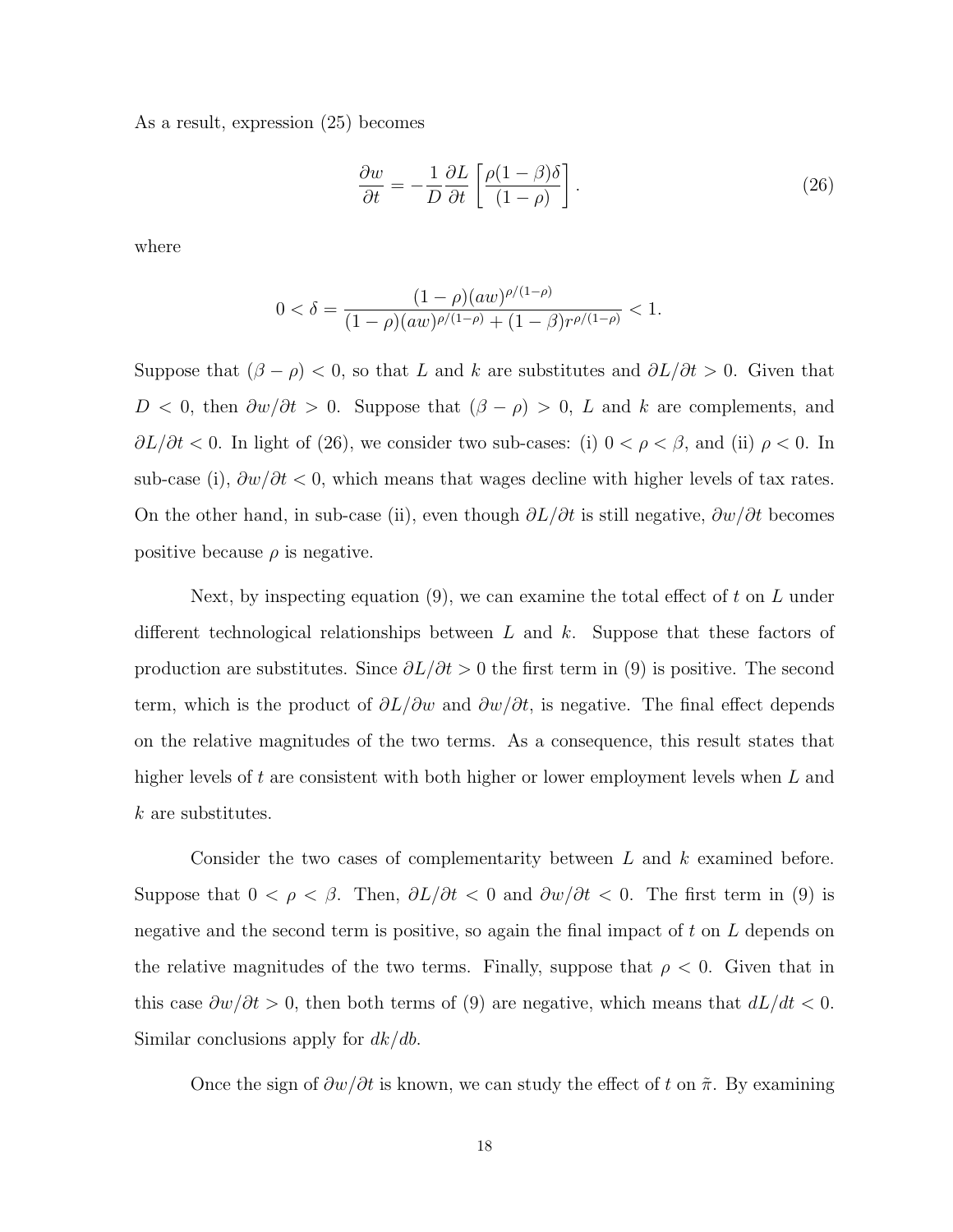expression (16), it becomes clear that if L and k are substitutes, so that  $\frac{\partial w}{\partial t} > 0$  is positive, the return to the fixed factor declines with higher levels of t, i.e.,  $\partial \tilde{\pi}/\partial t < 0$ . The same situation arises when labor  $(L)$  and foreign capital  $(k)$  are complements and  $\rho$  < 0. In order for  $\tilde{\pi}$  to increase as t rises, the factors of production L and k must be complementary in production and  $0 < \rho < \beta$ , so that  $\frac{\partial w}{\partial t} < 0$ , and, in addition,  $|\partial w/\partial t|$ *L* > *k*.

|                                   | Substitutes               | Complements               |            |  |
|-----------------------------------|---------------------------|---------------------------|------------|--|
|                                   | $\beta < \rho < 1$        | $0 < \rho < \beta$        | $\rho < 0$ |  |
| $\partial L/\partial t$           | $(+)$                     | $(-)$                     | $(-)$      |  |
| $\partial w/\partial t$           | $(+)$                     | $(-)$                     | $(+)$      |  |
| dL/dt                             | $(+), (-), \text{ or } 0$ | $(+), (-), \text{ or } 0$ | $(-)$      |  |
| dk/dt                             | $(+), (-), \text{ or } 0$ | $(+), (-), \text{ or } 0$ | $(-)$      |  |
| $\partial \tilde{\pi}/\partial t$ | $(-)$                     | $(+), (-), \text{ or } 0$ | $(-)$      |  |
| $\partial u/\partial t$           | $(+)$                     | $(-)$                     | $(-)$      |  |
| $\partial w/\partial b$           | $(+)$                     | $(+)$                     | $(+)$      |  |
| dL/db                             | $(-)$                     | $(-)$                     | $(-)$      |  |
| dk/db                             | $(+)$                     | $(-)$                     | $(-)$      |  |
| $\partial \tilde{\pi}/\partial b$ | $(-)$                     | $(-)$                     | $(-)$      |  |
| $\partial u/\partial b$           | $(+)$                     | $(+)$                     | $(+)$      |  |

The table below summarizes the results obtained thus far.

A number of observations follow from the table. First, consider a partisan government that weighs more heavily the utility of owners of labor. This  $pro - labor$  government would tend to choose higher tax rates when  $L$  and  $k$  are substitutes and lower tax rates when they are complements. When foreign capital is a substitute of labor, the outcome is characterized by a high level of wages and is consistent with either lower or higher levels of employment. When foreign capital and labor are complements, on the other hand, inflows of foreign capital could lead to lower wages, when  $0 < \rho < \beta$ , or higher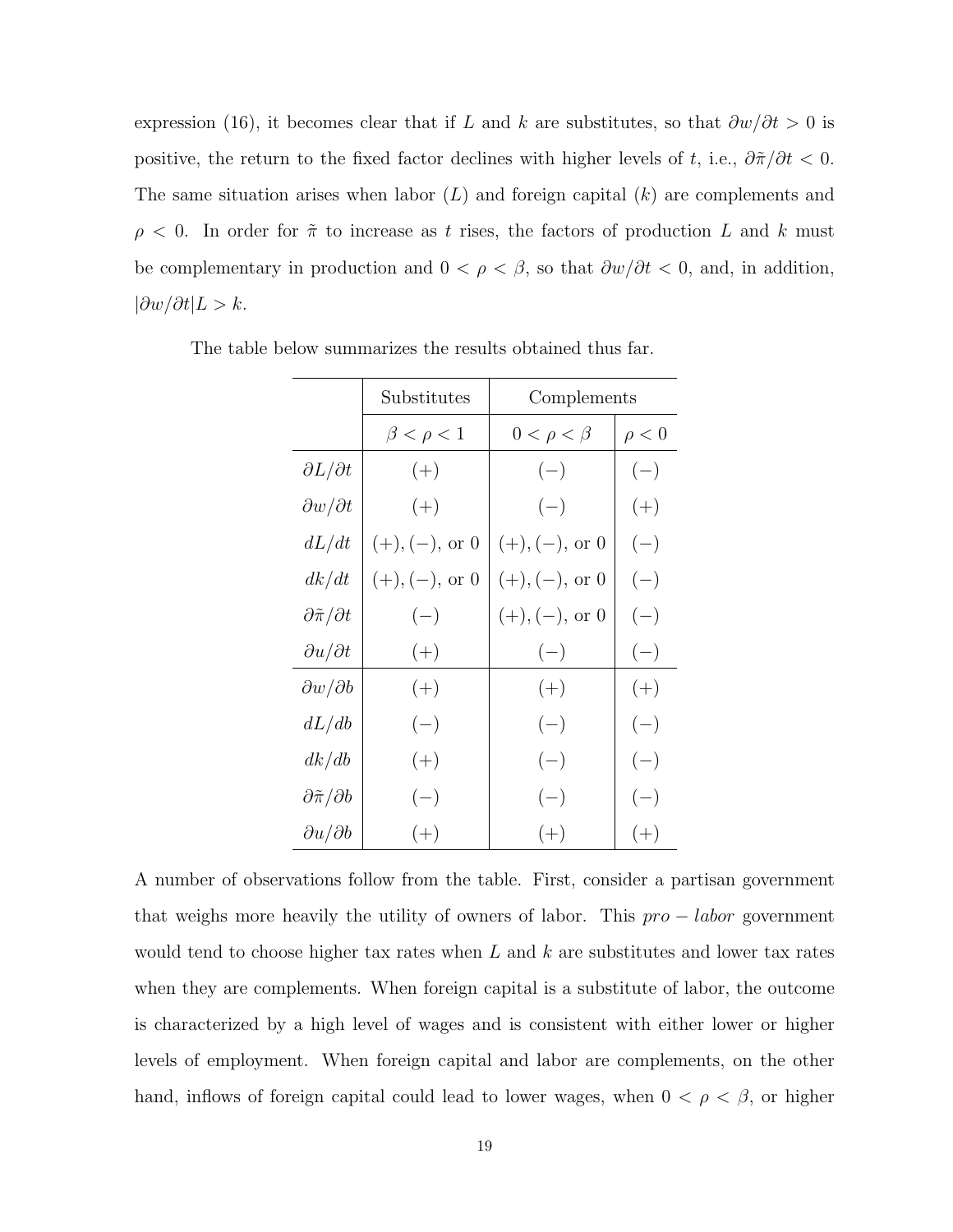wages, when  $\rho < 0$ . The former case can be accompanied by either higher or lower levels of employment of L, while the latter is unambiguously characterized by low values of L. Second, a pro-capital government, ie, partisan government responding to the interests of domestic capitalists, would tend to choose lower tax rates when  $L$  and  $k$  are substitutes, or when L and k are complements and  $\rho < 0$ . However, higher levels of t could be preferred when labor and foreign capital are complements and  $0 < \rho < \beta$ . This last situation is consistent with  $|\partial w/\partial t|$  > k, which would imply that  $\partial \tilde{\pi}/\partial t$  < 0. Finally, labor and domestic capitalists' interests would be completely aligned when L and k are complements and  $\rho < 0$ , and there would be complete disagreement when L and k are substitutes, where labor would be in favor of imposing higher levels of  $t$ , while domestic capitalists would prefer lower taxes on k.

In order to illustrate some of the previous results, we construct several numerical examples. The goal is to examine how the relevant endogenous variables change with t for different values of b. Each case assumes different technological relationships between k and L. We begin by examining a situation where k and L are substitutes (Figure 1).<sup>30</sup> Two observations are worth emphasizing. First, notice that labor unambiguously prefer higher levels of unemployment benefits even though this implies lower levels of employment. The reason is that this last effect will be more than compensated by the resulting higher wages and higher utility of the unemployed workforce. Second, employment first increases with t, reaches a maximum at around  $t = 0.05$ , and then declines with t. In this case, the first term in  $(9)$  dominates for low values of t, while the second term dominates for higher values of t.

Next, we assume that  $k$  and  $L$  are complements in production and distinguish between: (i)  $0 < \rho < \beta$  (Figure 2);<sup>31</sup> and (ii)  $\beta < \rho < 1$  (Figure 3).<sup>32</sup> The two cases are very similar in terms of the response of the variables to changes in the tax rate. The

<sup>&</sup>lt;sup>30</sup>The parameter values used in this case are  $r = 0.10, A = 0.20, a = 1, K = 1, \beta = 0.60, \rho = 0.75$ .

<sup>&</sup>lt;sup>31</sup>The parameter values are  $r = 0.10, A = 0.20, a = 1, K = 1, \beta = 0.60, \rho = 0.55$ .

<sup>&</sup>lt;sup>32</sup>The parameter values are  $r = 0.10, A = 0.70, a = 1, K = 1, \beta = 0.60, \rho = -1.00$ .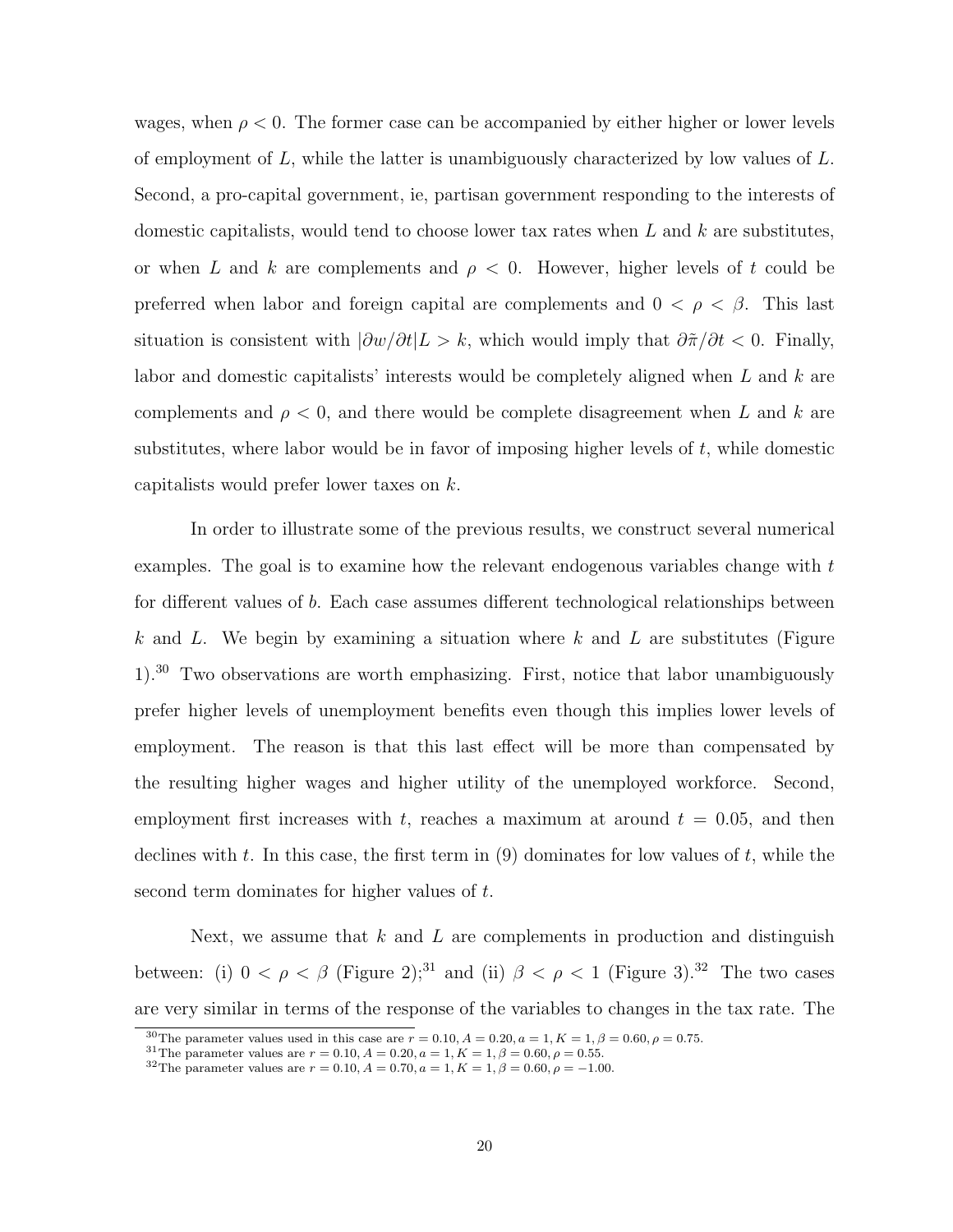only exception, however, is that in case (i) wages decline with  $t$ , while in case (ii) wages increase with t. Additionally, notice that both  $dL/dt$  and  $\partial \tilde{\pi}/\partial t$  are negative in both cases. Recall, however, that in general the signs of these expressions are ambiguous.

## 5 Government's Problem

#### 5.1 First stage: governments choose tax rates

At this stage, governments, characterized by different political orientations (defined as pro-labor or pro-capital), decide the levels of the policy variables. In this section, we only focus on the government's choice of tax rates  $t^i$ , for given values of  $b^i$ ,  $i = 1, 2$ . In the next section, we examine the solution when governments are allowed to choose both  $t^i$  and  $b^i$ . In particular, we assume that tax rates should be such that the tax revenue  $T = t^1k^1 + t^2k^2$  meets an exogenously given level  $\overline{T}$ , i.e.,  $t^1k^1 + t^2k^2 = \overline{T}$ . Under these conditions, governments choose tax rates so as to redistribute income towards a given political group. At the same time, however, the levels of  $t<sup>i</sup>$  should allow them to collect  $\overline{T}$  at the lowest "efficiency cost".

The government's political orientation is determined by the objective function it chooses to maximize. We assume that the latter is a weighted sum of the aggregate welfare of workers and capitalists, where  $\Theta_{\mathcal{L}}$  is the weight attached to workers and  $\Theta_{\mathcal{K}} = (1 - \Theta_{\mathcal{L}})$ to domestic capitalists. Governments with  $\Theta_{\mathcal{L}} > 1/2$  have a pro-labor orientation, and those with  $\Theta_{\mathcal{L}} < 1/2$  primarily respond to the interests of capitalists. Specifically, the government's problem consists of:

$$
\max_{\{t^1, t^2\}} \Omega = \Theta_{\mathcal{L}}(\bar{L}^1 u^1 + \bar{L}^2 u^2) + \Theta_{\mathcal{K}}(\bar{K}^1 \tilde{\pi}^1 + \bar{K}^2 \tilde{\pi}^2) \tag{27}
$$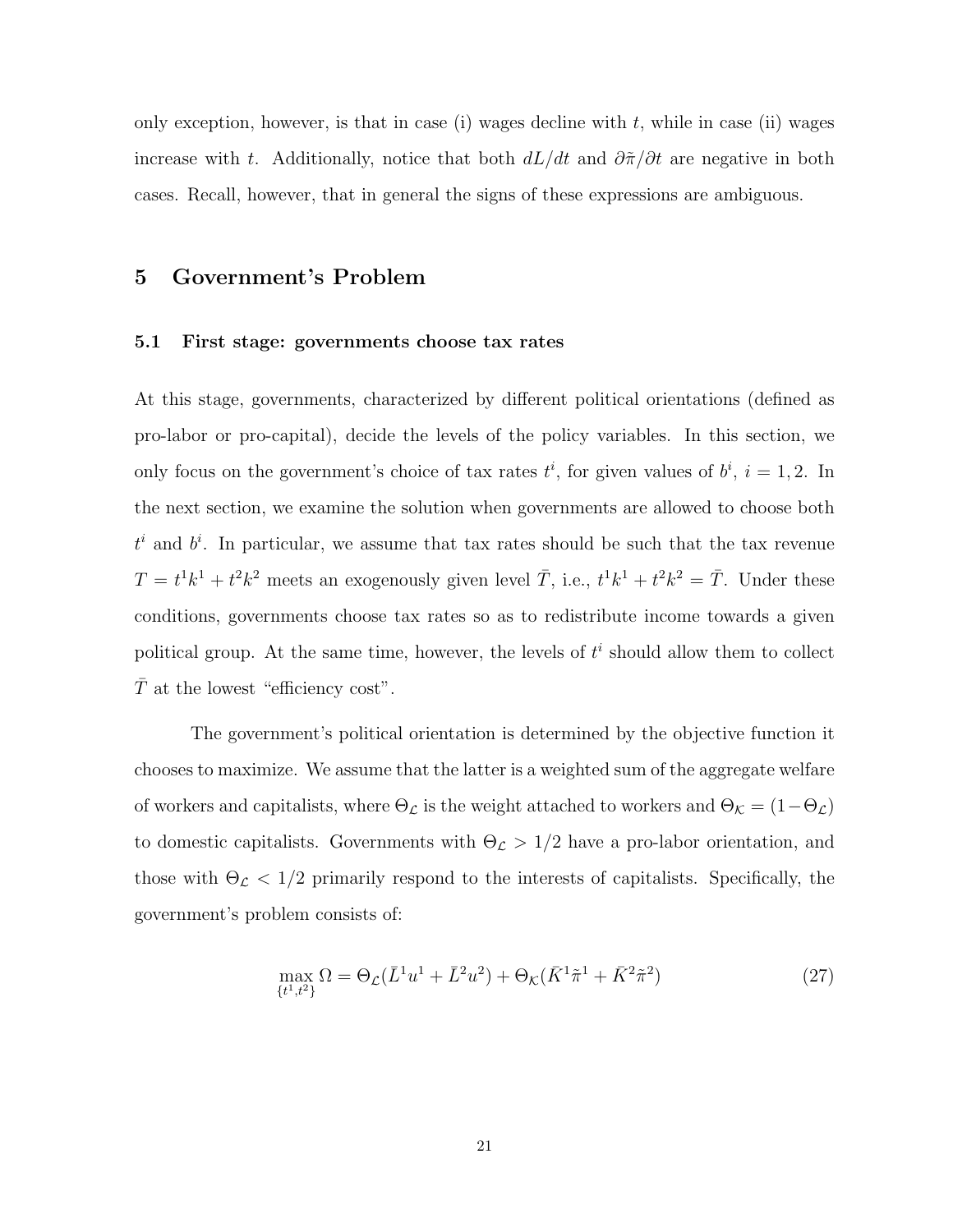subject to  $t^1k^1 + t^2k^2 = \overline{T}$ . The first-order conditions are

$$
t^{i} \ : \ \Theta_{\mathcal{L}}(w^{i} - b^{i}) \frac{\partial L^{i}}{\partial t^{i}} - \Theta_{\mathcal{K}}\left(\frac{\partial w^{i}}{\partial t^{i}} L^{i} + k^{i}\right) + \lambda\left(k^{i} + t^{i} \frac{dk^{i}}{dt^{i}}\right) = 0, \ i = 1, 2 \quad (28)
$$

$$
\lambda : t^1 k^1 + t^2 k^2 - \bar{T} = 0,
$$
\n(29)

where  $\lambda$  is the Lagrange multiplier associated with the government's budget constraint. The system of equations (28) and (29) determines the values of  $t^i$  as a function of the exogenous parameters.

Equation (28) can also be written as

$$
-\theta_{\mathcal{L}}\left[\frac{(w^i - b^i)(\partial L^i/\partial t^i)}{k^i}\right] + \theta_{\mathcal{K}}\left[\frac{(\partial w^i/\partial t^i)L^i + k^i}{k^i}\right] = \frac{(\partial T/\partial t^i)}{k^i}, i = 1, 2,
$$
 (30)

where

$$
\frac{\partial T}{\partial t^i} = k^i + t^i \frac{dk^i}{dt^i}.
$$
\n(31)

Note that  $\theta_{\mathcal{L}} = \Theta_{\mathcal{L}}/\lambda$  and  $\theta_{\mathcal{K}} = \Theta_{\mathcal{K}}/\lambda$  are the government's valuation of a change in workers and capitalists income, respectively (expressed in terms of government revenue). They measure the governments marginal benefit of transferring one dollar to household  $h = \mathcal{L}, \mathcal{K}$ . The expressions between square brackets on the left-hand side of (30) show the proportional change in income for group h when  $t^i$  is modified. The right-hand side of (30) captures the effect of  $t^i$  on the tax revenue, also as a proportion of  $k^i$ .

By examining equation (30) it is possible to understand why certain sectors will end up receiving larger amounts of foreign capital relative to others. A partisan government chooses the levels of  $t^i$  so as to manipulate the allocation of foreign capital across sectors, with the objective of benefiting the political group they represent. Consider a pro-labor government, i.e., one with relatively high values of  $\Theta_{\mathcal{L}}$  and, consequently, high values of  $\theta_{\mathcal{L}}$ . Suppose that k and L are substitutes in sector 1 and complements in sector 2. Under these conditions, the left-hand side of (30) would tend to be smaller for sector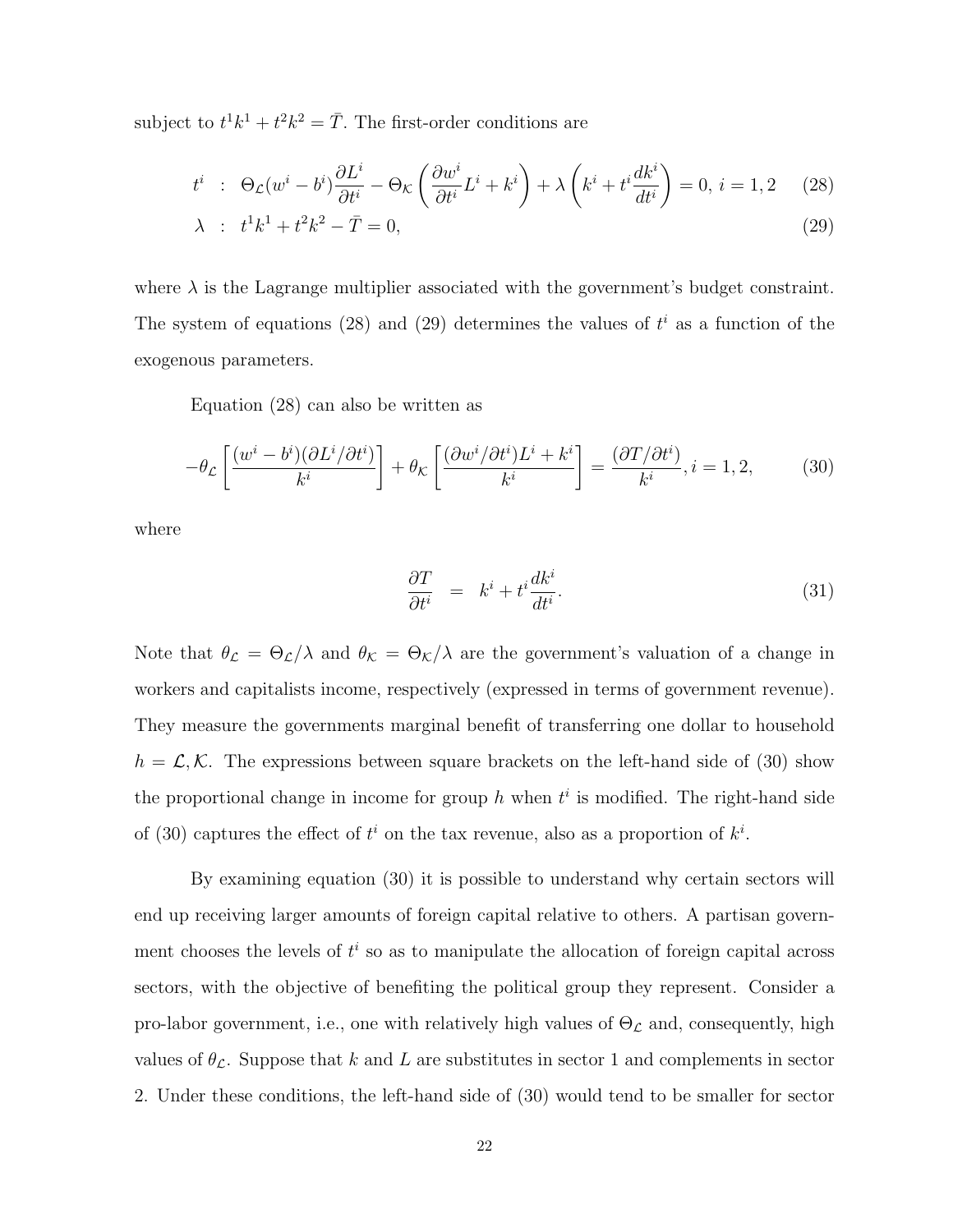1 relative to sector 2. Hence,  $\partial T/\partial t^1 < \partial T/\partial t^2$ . If, additionally, the tax revenue curve is concave in  $t^i$ , then  $t^1$  would be higher than  $t^2$ . Similar results would follow factors were substitutes in both sectors, but the degree of substitutability is smaller in sector 2. The inverse would be true when  $k$  and  $L$  are complements in both sectors. In this case, the allocation of foreign capital would be biased towards the sector where the degree of complementarity is highest. The level of  $t^i$  would be lower in this sector.

## 5.2 First stage: governments decide the levels of tax rates and unemployment benefits

Now, we allow partisan governments to decide the levels of both  $t^i$  and  $b^i$  for  $i = 1, 2$ . These values are the ones that maximize the objective function (32), subject to the constraint that the tax revenue  $T = t^1k^1 + t^2k^2$  finances unemployment benefits  $B =$  $(\bar{L}^1 - L^1)b^1 + (\bar{L}^2 - L^2)b^2$ . Thus, different levels of redistribution across political groups can be achieved with different combinations of  $\{t^i, b^i\}, i = 1, 2$ . The government's problem in this case becomes:

$$
\max_{\{t^1, t^2, b^1, b^2\}} \Omega = \Theta_{\mathcal{L}}(\bar{L}^1 u^1 + \bar{L}^2 u^2) + \Theta_{\mathcal{K}}(K^1 \tilde{\pi}^1 + K^2 \tilde{\pi}^2)
$$
(32)

subject to  $t^1k^1 + t^2k^2 = (\bar{L}^1 - L^1)b^1 + (\bar{L}^2 - L^2)b^2$ . As a result, the first-order conditions are:

$$
t^{i} \div \Theta_{\mathcal{L}}(w^{i} - b^{i}) \frac{\partial L^{i}}{\partial t^{i}} - \Theta_{\mathcal{K}}\left(\frac{\partial w^{i}}{\partial t^{i}} L^{i} + k^{i}\right) + \lambda\left(k^{i} + t^{i} \frac{dk^{i}}{dt^{i}} + b^{i} \frac{dL^{i}}{dt^{i}}\right) = 0, \quad (33)
$$

$$
b^{i} \div \Theta_{\mathcal{L}}(\bar{L}^{i} - L^{i}) - \Theta_{\mathcal{K}}\frac{\partial w^{i}}{\partial b^{i}}L^{i} + \lambda \left[ t^{i} \frac{dk^{i}}{db^{i}} + \frac{dL^{i}}{db^{i}}b^{i} - (\bar{L}^{i} - L^{i}) \right] = 0, \tag{34}
$$

$$
\lambda : t^1 k^1 + t^2 k^2 - (\bar{L}^1 - L^1) b^1 - (\bar{L}^2 - L^2) b^2 = 0,
$$
\n(35)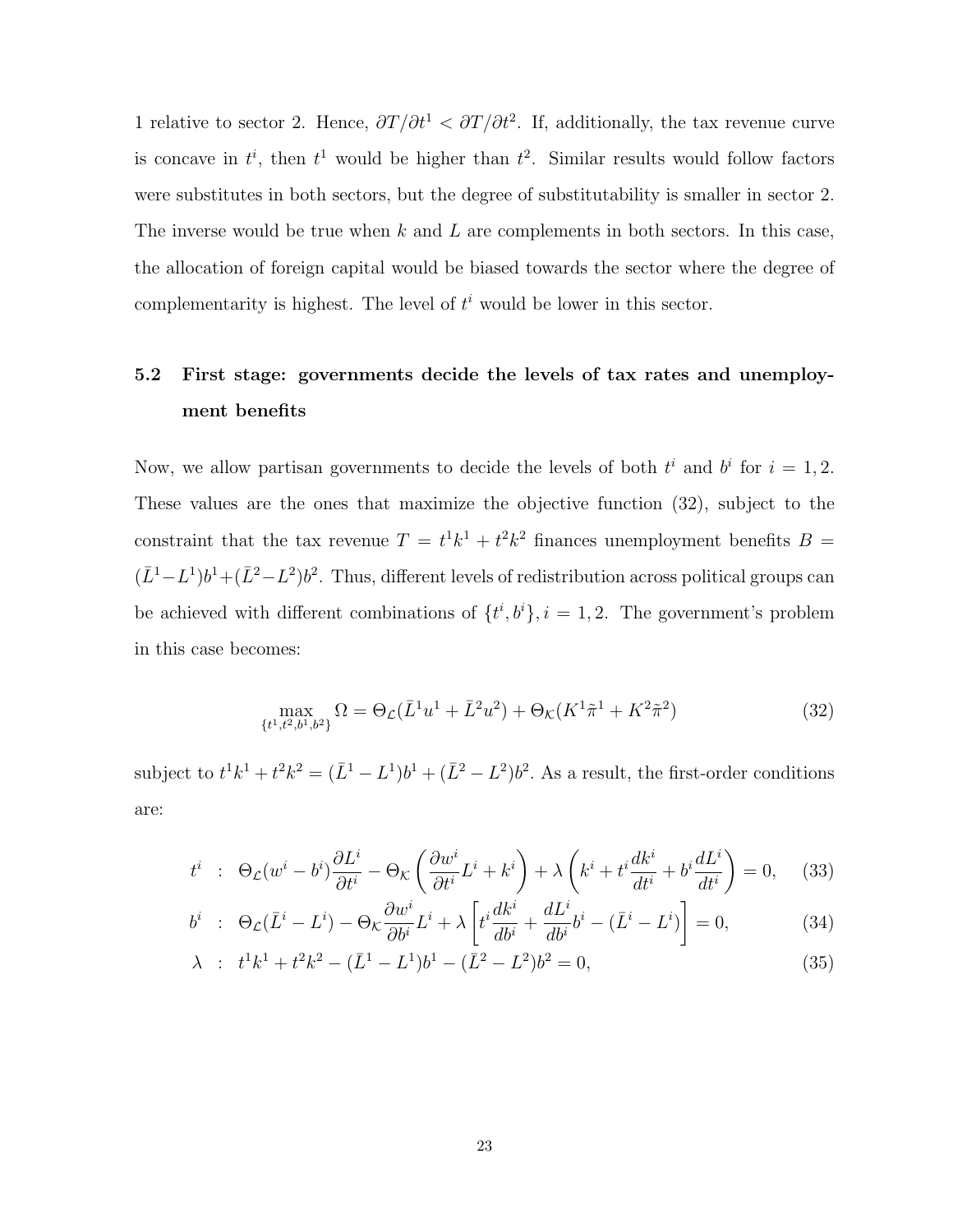for  $i = 1, 2$ . Following the same approach as in the last section, equation (33) can also be written as

$$
-\theta_{\mathcal{L}}\left[\frac{(w^i - b^i)(\partial L^i/\partial t^i)}{k^i}\right] + \theta_{\mathcal{K}}\left[\frac{(\partial w^i/\partial t^i)L^i + k^i}{k^i}\right] = \frac{(\partial T/\partial t^i) - (\partial B/\partial t^i)}{k^i},\tag{36}
$$

The left-hand side is the same as (30). Consider the right-hand side of (36). The expression  $\partial T/\partial t^i$  was defined before. Additionally, given that a change in  $t^i$  also affects the level of employment  $L^i$ , the amount of government assistance in terms of unemployment benefits changes as well. The latter is represented by  $\partial B/\partial t^i = b^i (dL^i/dt^i)$ .

We can rewrite (34) as

$$
\theta_{\mathcal{L}} - \theta_{\mathcal{K}} \left[ \frac{\partial w^i}{\partial b^i} \frac{L^i}{(\bar{L}^i - L^i)} \right] = \frac{(\partial B/\partial b^i) - (\partial T/\partial b^i)}{(\bar{L}^i - L^i)},\tag{37}
$$

where

$$
\frac{\partial T}{\partial b^i} = t^i \frac{dk^i}{db^i},\tag{38}
$$

$$
\frac{\partial B}{\partial b^i} = (\bar{L}^i - L^i) - b^i \frac{dL^i}{db^i} > 0.
$$
\n(39)

Recall that  $\partial w^i/\partial b^i > 0$  for all possible technical relationship between inputs and  $dk^{i}/db^{i} > 0$  when  $L^{i}$  and  $k^{i}$  are substitutes, while  $dk^{i}/db^{i} < 0$  when they are complements. As in section 5.1, the incumbent will choose the levels of  $t^i$  so as to manipulate the allocation of foreign capital across sectors, with the objective of benefiting the political group they represent. Yet, in this case the pro-labor government would always prefer setting unemployment benefits to the highest level attainable given the elasticity of foreign investment to the mix of taxes and benefits chosen.<sup>33</sup>

<sup>33</sup>This discussion part of this section is preliminary and incomplete.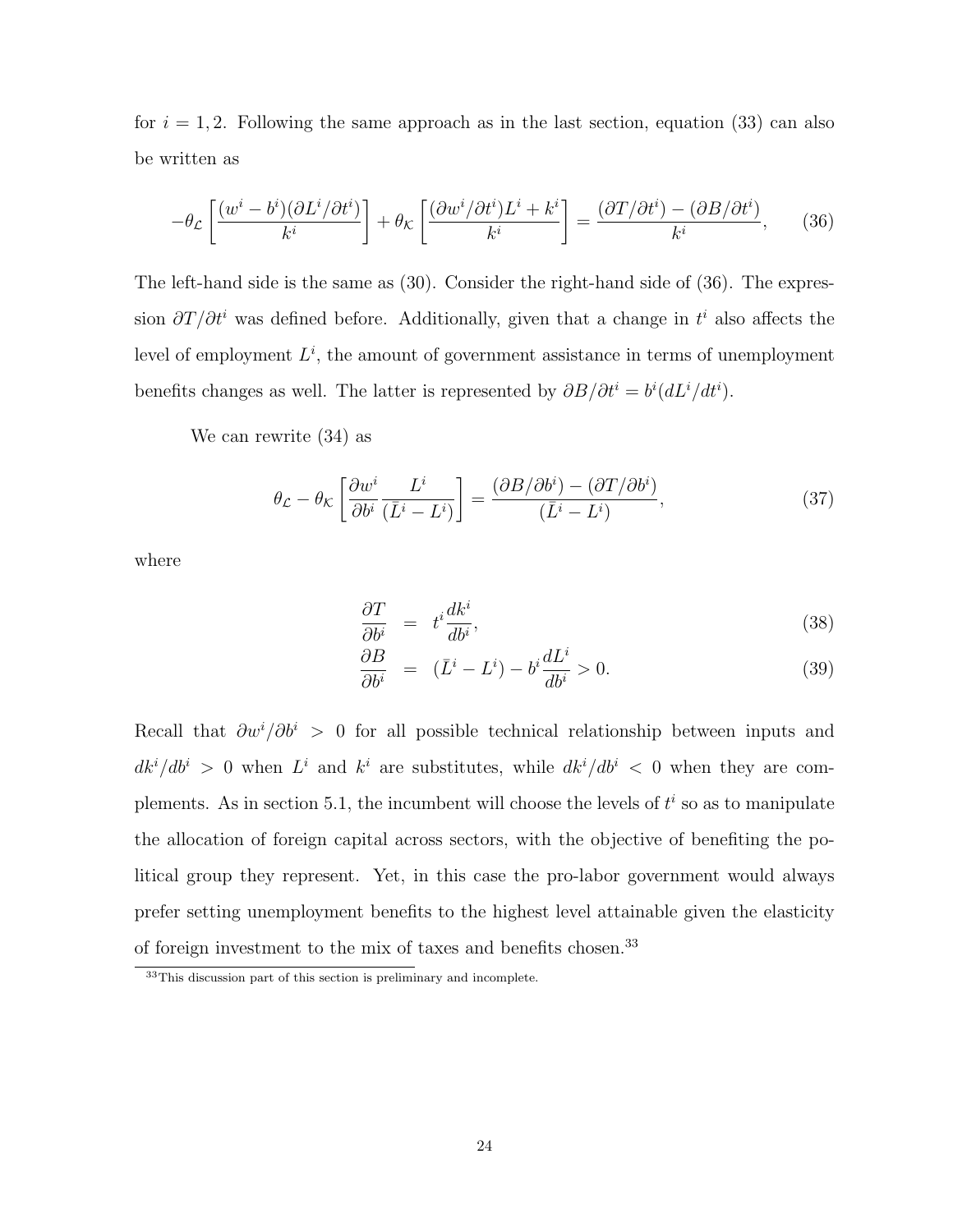## 6 Conclusions

In this paper we develop a simple model that allows us to study the effect of FDI on wages and employment in the host country. Ultimately, the final impact depends on the technological relationship between factors of production. Given that partisan governments anticipate the effect of these flows on domestic political groups, they will decide, in each case, to deter or encourage the entry of foreign capital into certain production sectors.

Specifically, the following conclusions can be derived from our model. First, prolabor governments will tend to choose tax rates on foreign capital that are relatively low when domestic labor and foreign capital are complements. The inverse will be true when they are substitutes. Second, the resulting outcomes in terms of the combination of wages and employment levels observed in each case, may be quite different, though. Again, the technological relationship between labor and foreign capital plays an important role. For instance, when pro-labor governments are in power, higher wages will be unambiguously observed in sectors where the factors of production are substitutes. However, both high and low levels of employment may be observed in this case. Our model also predicts that wages will be unambiguously high in sectors where the factors are complements if pro-labor governments are in power. The outcome can be accompanied in this case by both high or low levels of employment. The latter depends on the degree of complementarity. Third, a left-leaning government will always choose relatively high values of unemployment benefits even though this will tend to reduce the level of employment. Fourth, a government responding to the interests of domestic capitalists will not always favor the entry of foreign capital. Pro-domestic business governments, however, will unambiguously prefer lower levels of unemployment benefits. Finally, the model claims that under no conditions will higher restrictions to foreign investment will be unanimously supported by both domestic workers and domestic capitalists.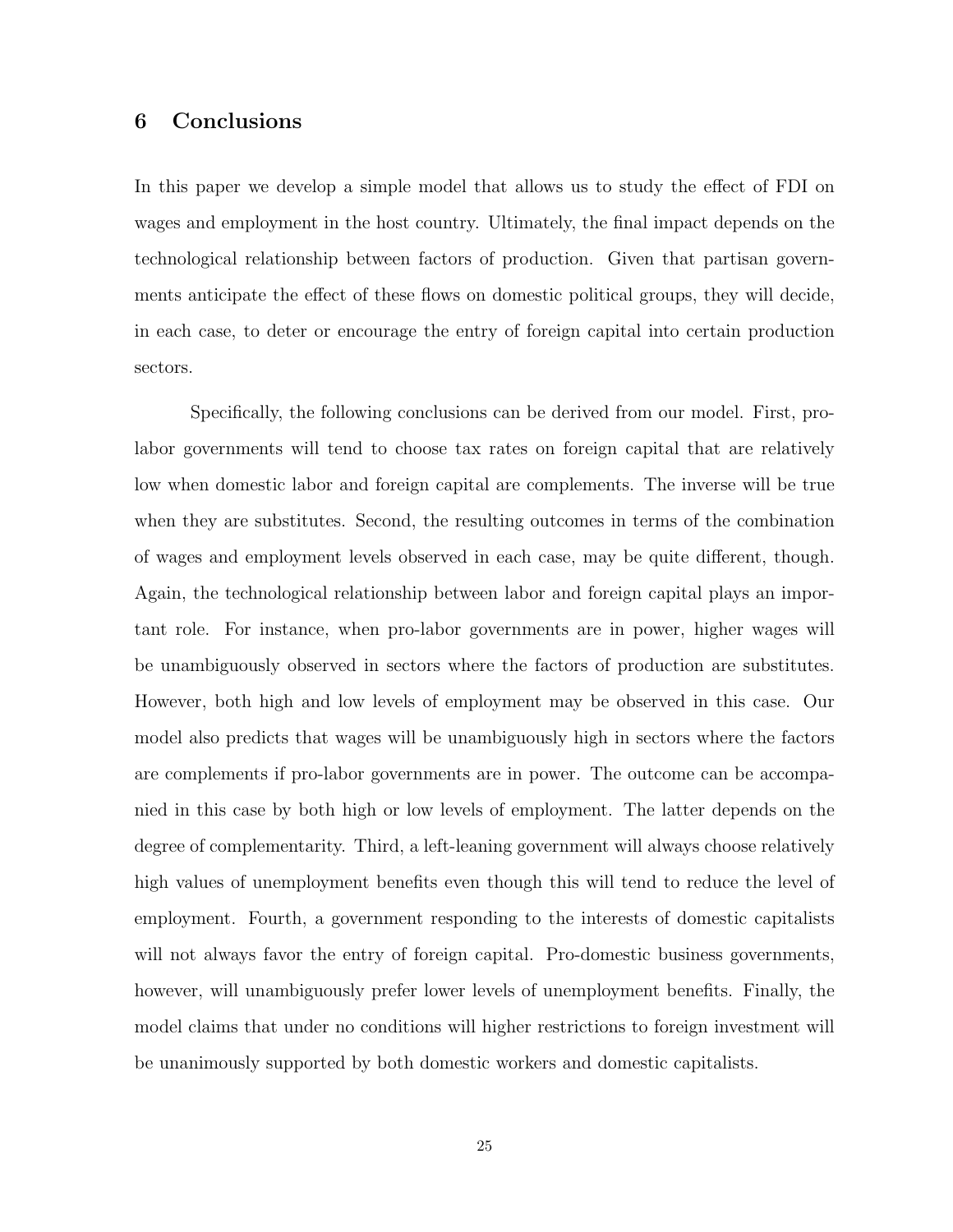In future research we would like to explore the empirical implications of the predictions from this model by looking at the effect of the interaction between labor market institutions and government partisanship on the politics of foreign investment regulation and performance.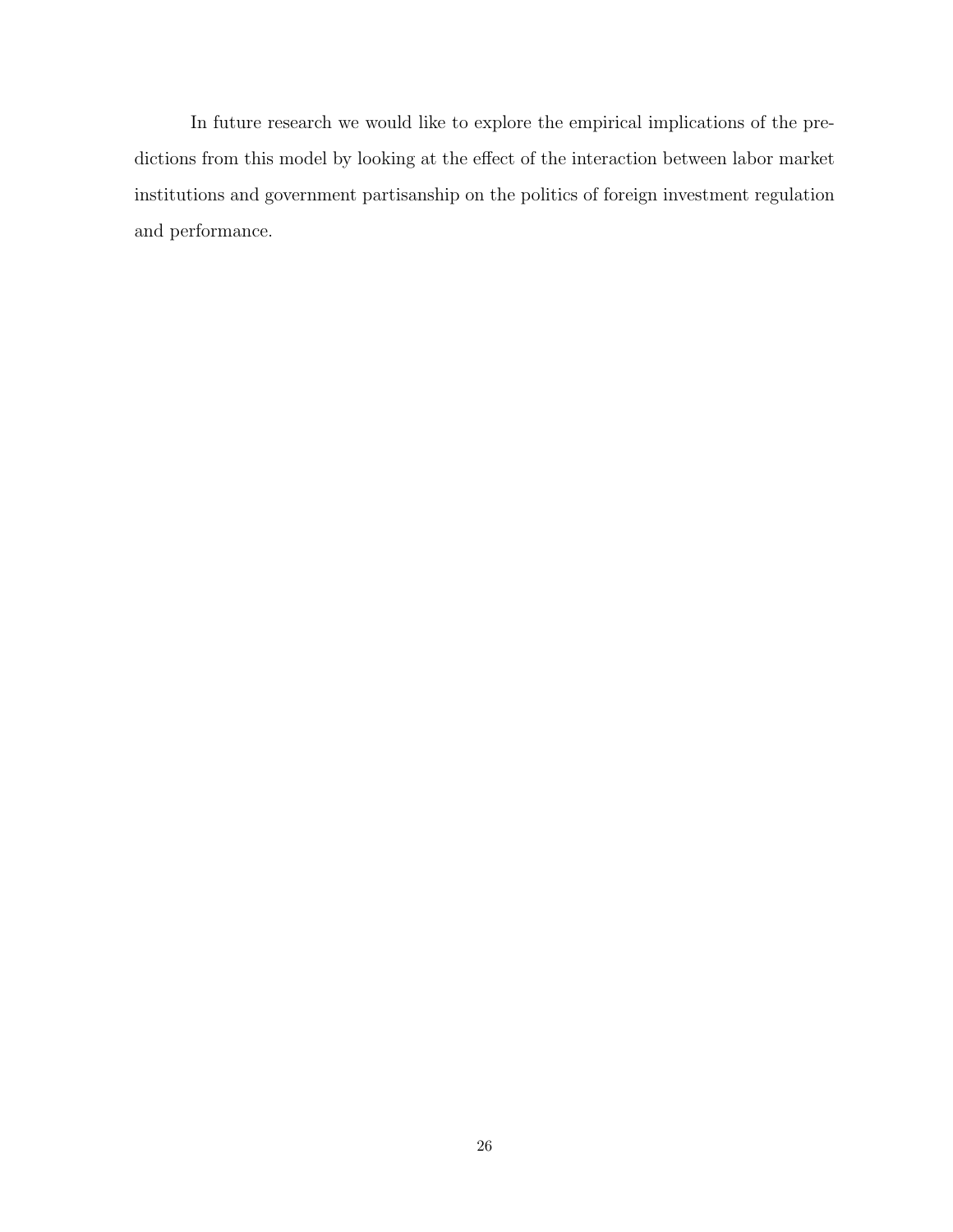## References

- Aitken, Brian J. and Ann E. Harrison. 1999. Do Domestic Firms Benefit from Direct Foreign Investment? Evidence from Venezuela. American Economic Review, Vol. 89, No. 3, June 1999, pp. 605-618.
- Aitken, Brian, Ann Harrison, and Robert E. Lipsey. 1996. Wages and foreign ownership: A comparative study of Mexico, Venezuela, and the United States. Journal of International Economics, Volume 40, Issues 3-4, May 1996, pp. 345-371
- Alesina, Alberto. 1987. Macroeconomic Policy in a Two-Party System as a Repeated Game. The Quarterly Journal of Economics 102 (3): 651 - 678.
- Alesina, Alberto. 1988. Macroeconomics and politics. National Bureau of Economic Research Macroeconomics Annual 3: 13 - 36.
- Alesina, Alberto, and Howard Rosenthal. 1995. Partisan politics, divided government, and the economy, Political economy of institutions and decisions. New York, NY: Cambridge University Press.
- Alvarez, R. M., Geoffrey Garrett, and Peter Lange. 1991. Government Partisanship, Labor Organization, and Macroeconomic Performance. American Political Science Review 85 (2): 539 - 556.
- Azpiazu, Daniel, and Eduardo M. Basualdo. 1989. Cara y contracara de los grupos econmicos: estado y promocin industrial en la Argentina. San Martn, Buenos Aires: Cntaro Editores.
- Beck, Nathaniel, Jonathan N. Katz, R. M. Alvarez, Geoffrey Garrett, and Peter Lange. 1993. Government Partisanship, Labor Organization, and Macroeconomic Performance - a Corrigendum. American Political Science Review 87 (4): 945 - 954.
- Bhagwati, Jagdish N., Elias Dinopoulos, and Kar-yu Wong. 1992. Quid Pro Quo Foreign Investment. The American Economic Review, Vol. 82, No. 2, Papers and Proceedings of the Hundred and Fourth Annual Meeting of the American Economic Association (May, 1992), pp. 186-190.
- Bhagwati, Jagdish N., Richard A. Brecher , Elias Dinopoulos, and T. N. Srinivasan. 1987. Quid pro quo foreign investment and welfare. A political-economy-theoretic model. Journal of Development Economics, Volume 27, Issues 1-2, October 1987, pp. 127-138.
- Blonigen, Bruce and Robert C. Feenstra, 1997, Protectionist Threats and Foreign Direct Investment, in Robert C. Feenstra, ed. The Effects of U.S. Trade Protection and Promotion Policies. Chicago, IL: Univ. of Chicago Press, 55-80.
- Blonigen, Bruce A., and David N. Figlio. 1998. Voting for Protection: Does Direct Foreign Investment Influence Legislator Behavior? The American Economic Review,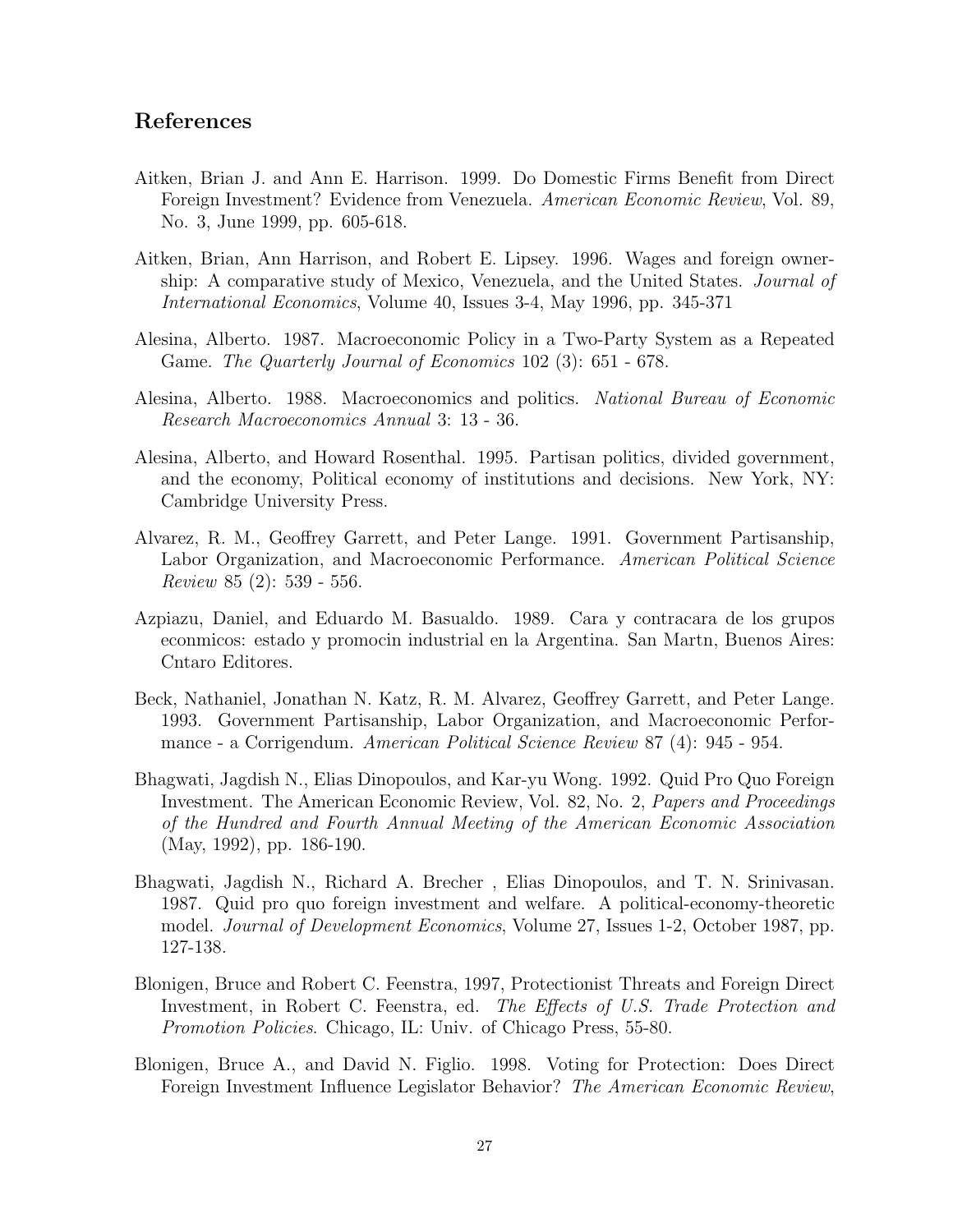Vol. 88, No. 4. (Sep., 1998), pp. 1002-1014.

- Boix, Carles. 1998. Political parties, growth and equality: conservative and social democratic economic strategies in the world economy. Cambridge studies in comparative politics. New York, NY: Cambridge University Press.
- Boix, Carles. 2003. Democracy and redistribution, Cambridge studies in comparative politics. New York, NY: Cambridge University Press.
- Brown, Drusilla K., Alan V. Deardorff, Robert M. Stern. 2003. The Effects of Multinational Production on Wages and Working Conditions in Developing Countries. NBER Working Paper no. 9669.
- Calvo, Guillermo A. 1978. On the Time Consistency of Optimal Policy in a Monetary Economy. Econometrica: Journal of the Econometric Society 46 (6): 1411 - 1428.
- Caves, Richard E. 1996. Multinational enterprise and economic analysis. Second Edition. New York, NY: Cambridge University Press.
- Ciccone, A., and G. Peri. 2003. Technological Progress and Skills' Substitutability: U.S. States 1950-1990. CESifo Working Paper Series, CESifo Working Paper No. 1024.
- Conyon, M. J., S. Girma, S. Thompson, and P. W. Wright. 2002. The productivity and wage effects of foreign acquisition in the United Kingdom. Journal of Industrial Economics, Vol. 50 (1): 85-102.
- Cox, Gary W., and Mathew D. McCubbins. 1993. Legislative Leviathan: Party Government in the House. *California Series on social choice and political economy* 23. Berkeley: University of California Press.
- Dinopoulos, E.. 1992. Quid Pro Quo Foreign Investment and VERS: A Nash Bargaining Approach. Economics and Politics, Vol. 4, No. 1 (March 1992), pp. 43-60.
- Drazen, Allan. 2000. Political economy in macroeconomics: Princeton: Princeton University Press.
- Dunning, J. H.. 1989. International Production and Multinational Enterprise. New York: Allen and Unwin.
- Dutt, Pushan, and Devashish Mitra. 2005. Political Ideology and Endogenous Trade Policy: An Empirical Investigation. *The Review of Economics and Statistics* 87 (1): 59 - 72.
- Esping-Andersen, Gosta. 1990. The Three Worlds of Welfare Capitalism. Princeton: Princeton University Press.
- Feldstein, Martin S., James R. Hines, and R. Glenn Hubbard. 1995. Taxing multinational corporations. Chicago: University of Chicago Press.

Feliciano, Z. and R. Lipsey. 1999. Foreign Ownwership and Wages in the United States,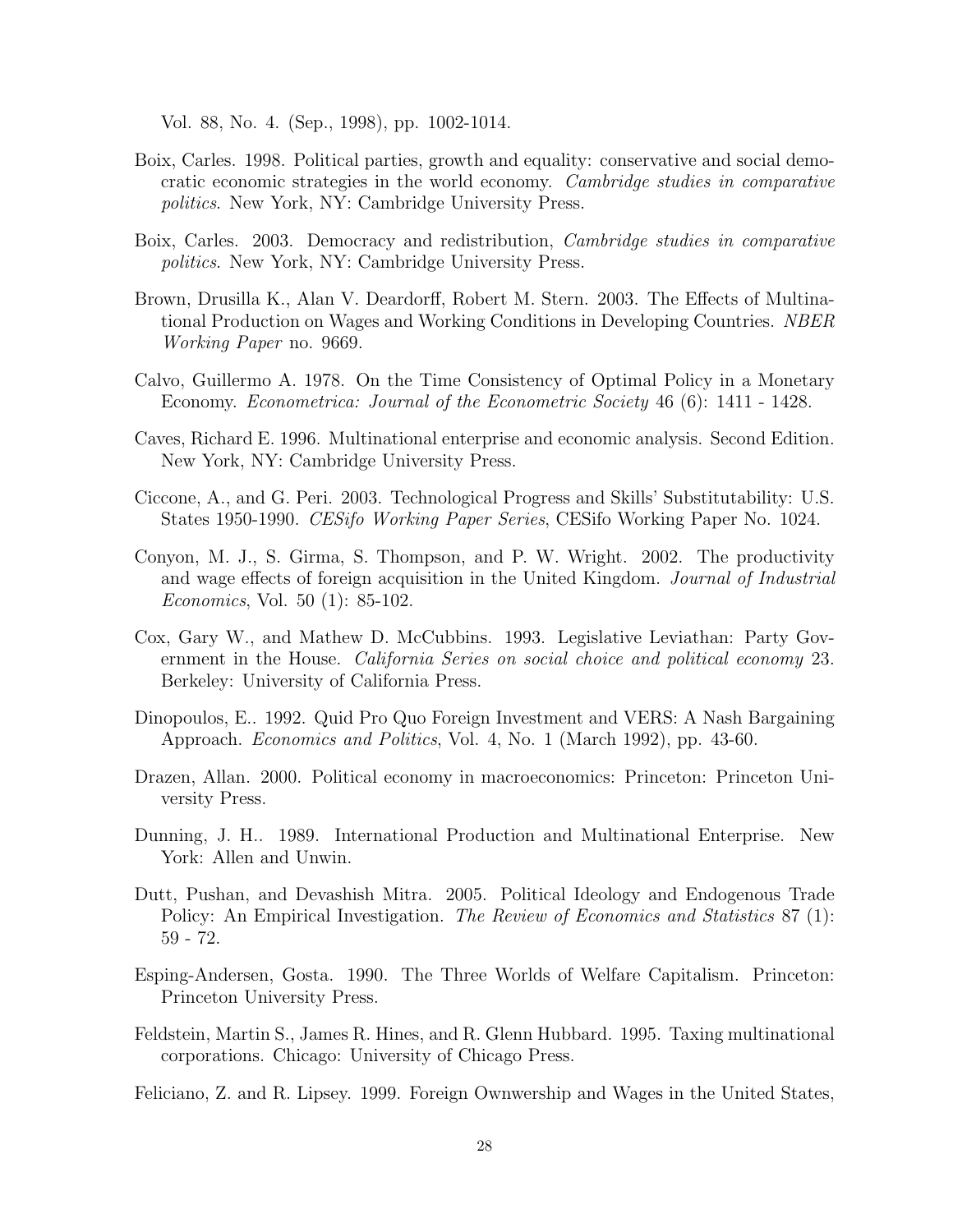1987-1992. NBER Working Paper no. 6923.

- Franzese, Robert J. 2002. Electoral and Partisan Cycles in Economic Policies and Outcomes. Annual Review of Political Science 5 (1): 369 - 421.
- Garrett, Geoffrey. 1998. Partisan politics in the global economy. Cambridge studies in Comparative Politics. New York: Cambridge University Press.
- Goldthorpe, John, editor. 1984. Order and Conflict in Contemporary Capitalism. Oxford, UK: Clarendon Press.
- Griffith, R.. 1999. Using the ARD Establishment Level Data to Look at Foreign Ownership and Productivity in the United Kingdom. The Economic Journal, vol. 109 (456): 931-959.
- Grossman, Gene M., and Elhanan Helpman. 1996. Foreign Investment with Endogenous Protection. In Robert C. Feenstra, Gene M. Grossman, and Douglas A. Irwin, editors, The Political Economy of Trade Policy. Papers in Honor of Jagdish Bhagwati. Cambridge, MA: MIT Press.
- Haggard, Stephan. 1990. Pathways from the periphery: The Politics of Growth in the Newly Industrializing Countries. Ithaca, NY: Cornell University Press.
- Hanson, Gordon H.. 2001. Should Countries Promote Foreign Direct Investment? G-24 Discussion Paper 9 (February 2001). Geneva: United Nations Conference on Trade and Development.
- Hanson, Gordon H., Raymond J. Mataloni, Jr., and Matthew J. Slaughter. 2001. Expansion Strategies of U.S. Multinational Firms. Brookings Trade Forum 2001: 245 - 282.
- Henisz, W. J. 2002. The institutional environment for infrastructure investment. *Indus*trial and Corporate Change 11 (2): 355 - 389.
- Henisz, W. J., and J. G. Williamson. 1999. Comparative Economic Organization: within and between countries. Business and Politics 1 (3): 261 - 276.
- Henisz, Witold J., and Bennet A. Zelner. 2001. The Institutional Environment for Telecommunications Investment. Journal of Economics and Management Strategy 10 (1): 123.
- Hibbs, Douglas A., Jr. 1977. Political Parties and Macroeconomic Policy. The American Political Science Review 71 (4): 1467 - 1487.
- Hibbs, Douglas A., Jr. 1992. Partisan theory after fifteen years. European Journal of Political Economy 8 (3): 361.
- Hines, James R.. 1997. Tax Policy and the Activities of Multinational Corporations. In Alan J. Auerbach, editor, Fiscal Policy: Lessons from Economic Research. Cam-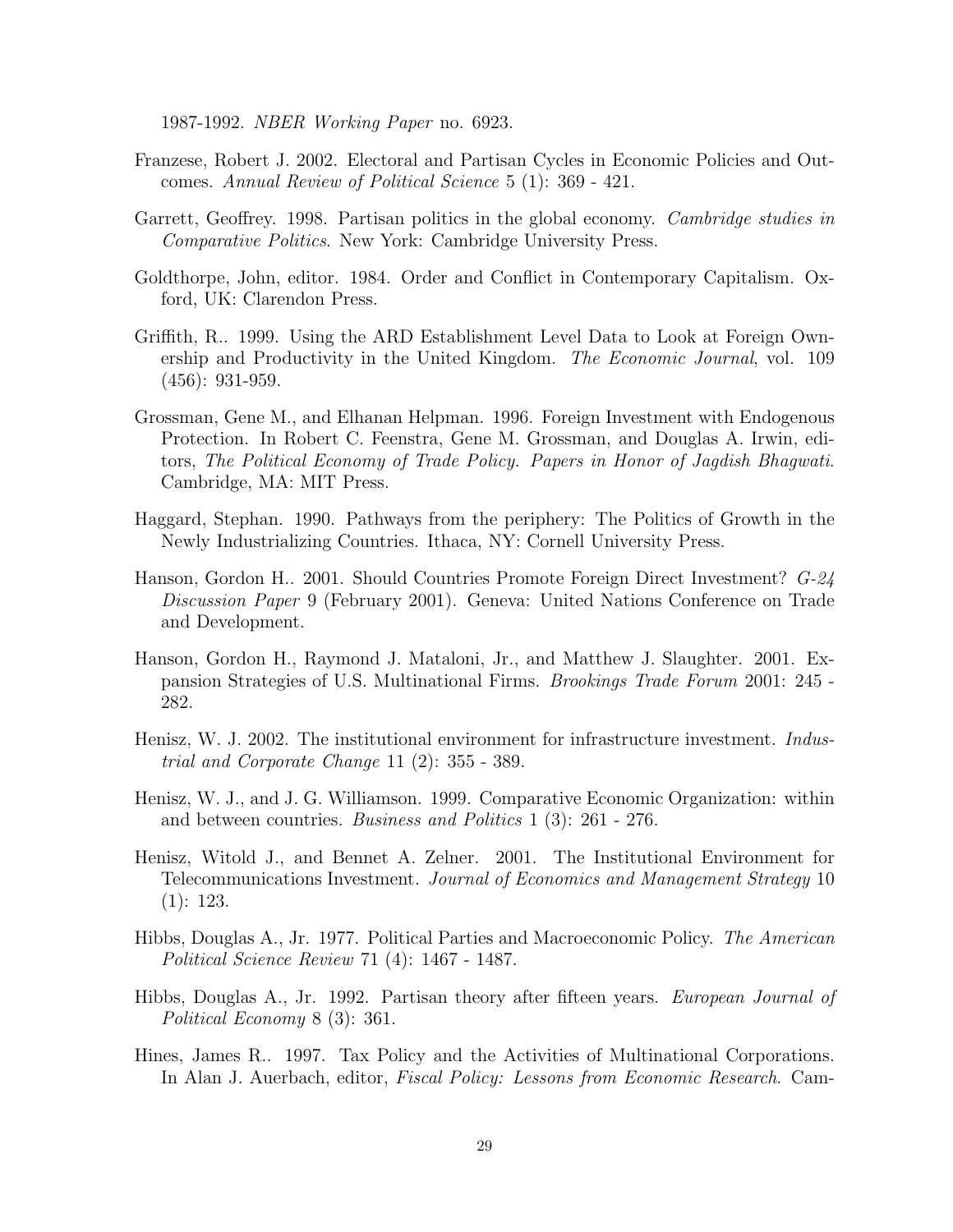bridge, MA: MIT Press.

- Hines, James R.. 1999. Lessons from Behavioral Responses to International Taxation. National Tax Journal, Vol. 52 (June 1999), pp. 305-322.
- Hines, James R. 2001. International taxation and multinational activity. Chicago: University of Chicago Press.
- Iversen, Torben. 1999. Contested economic institutions: the politics of macroeconomics and wage bargaining in advanced democracies. Cambridge studies in comparative politics. New York: Cambridge University Press.
- Janeba, Eckhard. 2001. Global corporations and local politics: a theory of voter backlash. NBER working paper series no. 8254: National Bureau of Economic Research.
- Jensen, Nathan M. 2003. Democratic Governance and Multinational Corporations: Political Regimes and Inflows of Foreign Direct Investment. International Organization 57 (3), 587-616.
- Jensen, Nathan M. 2006. Nation-States and the Multinational Corporation: Political Economy of Foreign Direct Investment. Princeton, NJ: Princeton University Press.
- Katz, L., and K. Murphy. 2000. Change in Relative Wages 1963-1987: Supply and Demand Factors. *Quarterly Journal of Economics*, 107 (1), 35-78.
- Krusell P., L. Ohanian, V. Rios-Rull, and G. Violante. 2000. Capital-Skill Complementarity and Inequality: A Macroeconomic Analysis. Econometrica: Journal of the Econometric Society, 68 (5), 1029-53.
- Kydland, Finn E., and Edward C. Prescott. 1977. Rules Rather than Discretion: The Inconsistency of Optimal Plans. The Journal of Political Economy 85 (3): 473 - 492.
- Levy, Brian, and Pablo T. Spiller. 1994. The Institutional Foundations of Regulatory Commitment: A Comparative Analysis of Telecommunications Regulation. Journal of Law, Economics, and Organization 10 (2): 201 - 246.
- Li, Quan, and Andrea Mihalache. 2006. Political Determinants of Sectoral FDI Inflows. Paper presented at the Annual Meeting of the International Studies Association, Town & Country Resort and Convention Center, San Diego, California, USA, Mar 22, 2006
- Li, Quan and Adam Resnick. 2003. Reversal of Fortunes: Democracy, Property Rights and Foreign Direct Investment in Developing Countries. International Organization 57 (1), 1-37.
- Lipsey, Robert E. 2001. Foreign direct investment and the operations of multinational firms: concepts, history, and data. NBER Working Papers Series no. 8665, National Bureau of Economic Research.

Lipsey, Robert E. 2004. The Labour Market Effect of US FDI in Developing Countries.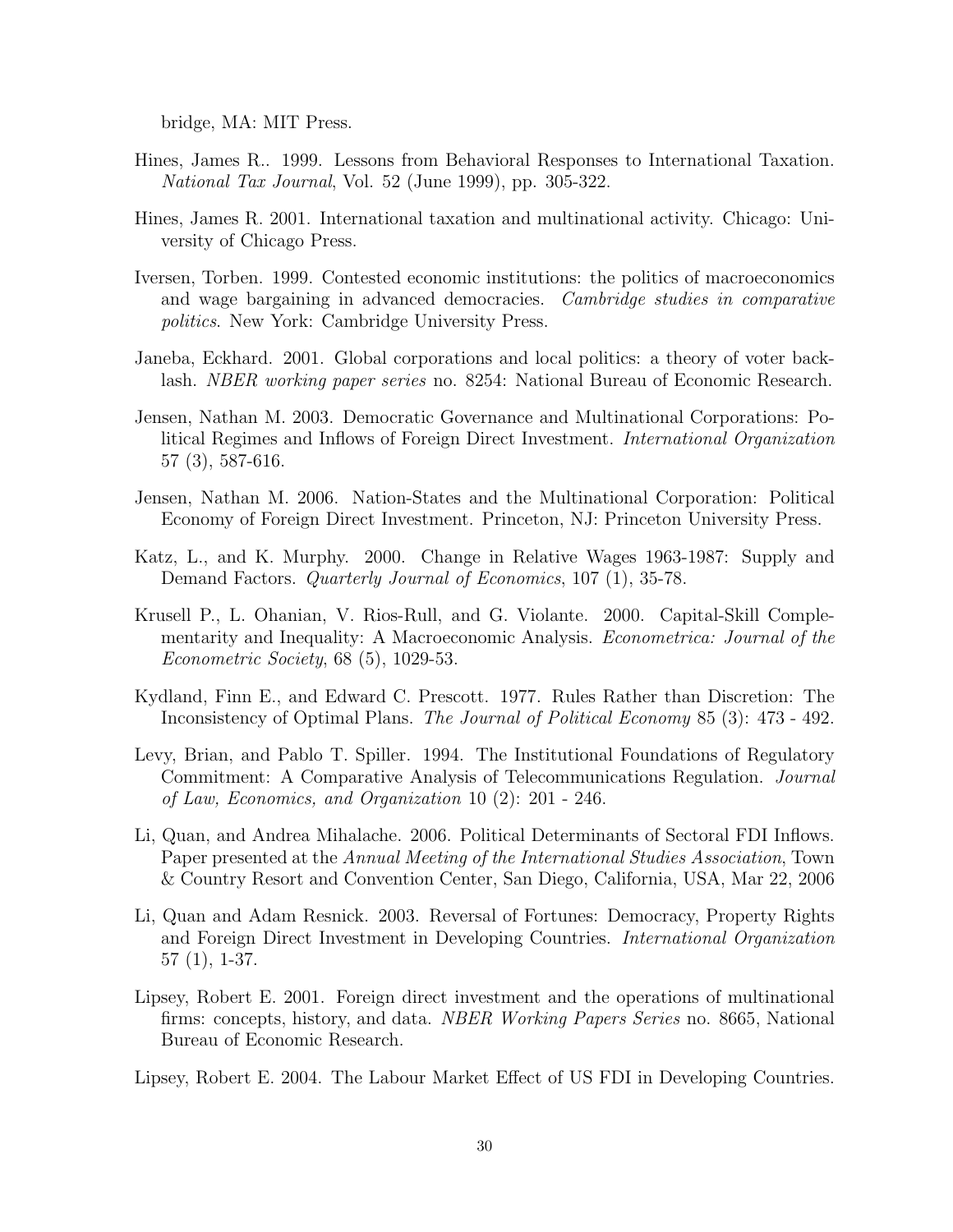ILO Employment Strategy Papers 2004/6, Geneva: International Labour Organization.

- Mardon, Russell. 1990. The State and the Effective Control of Foreign-Capital the Case of South-Korea. World Politics 43 (1): 111-138.
- Mataloni, Raymond J., Jr. 1995. A guide to BEA statistics on U.S. multinational companies. Survey of Current Business 75 (3): 38 - 55.
- Milner, Helen V., and Benjamin Judkins. 2004. Partisanship, Trade Policy, and Globalization: Is There a Left-Right Divide on Trade Policy? International Studies Quarterly 48 (1): 95 - 120.
- Moran, Theodore H. 1974. Multinational corporations and the politics of dependence: copper in Chile. Princeton, NJ: Princeton University Press.
- Nicolas, Francoise. 2001. A case of government-led integration into the world economy. in Frdrique Sachwald, editor, Going multinational: the Korean experience of direct investment. Studies in global competition. London: Routledge.
- Nicolas, Francoise. 2003. FDI as a factor of economic restructuring: the case of South Korea. In A. Bende-Nabende, editor, International trade, capital flows, and economic development in East Asia: the challenge in the 21st century. Aldershot, Hampshire: Ashgate.
- Oneal, John R. 1994. The affinity of foreign investors for authoritarian regimes. Political Research Quarterly 47 (3), 565-588.
- Persson, Torsten, and Guido Enrico Tabellini. 2000. Political economics: explaining economic policy. Cambridge, MA: MIT Press.
- Pinto, Pablo M.. 2004. Domestic Coalitions and the Political Economy of Foreign Direct Investment. Ph.D. dissertation, Department of Political Science, University of California, San Diego, La Jolla, CA.
- Pinto, Pablo M. and Santiago M. Pinto. 2006. The Politics of Investment: Partisanship and the Activity of Multinational Corporations. Paper presented at the Inaugural Conference of the International Political Economy Society, held at Princeton University, November 17-18, 2006.
- Sachwald, Frédérique, editor. 2001. Going multinational: the Korean experience of direct investment. Studies in global competition. London: Routledge.
- Sachwald, Frédérique. 2003. FDI and the Economic Status of Korea: The Hub Strategy in Perspective. Confrontation and innovation on the Korean Peninsula. Korea Economic Institute's Ad-hoc Annual Publication 5: 85-95, KEIA, Washington, DC.
- Spiller, P. T., and M. Tommasi. 2003. The institutional foundations of public policy: A transactions approach with application to Argentina. Journal of Law Economics and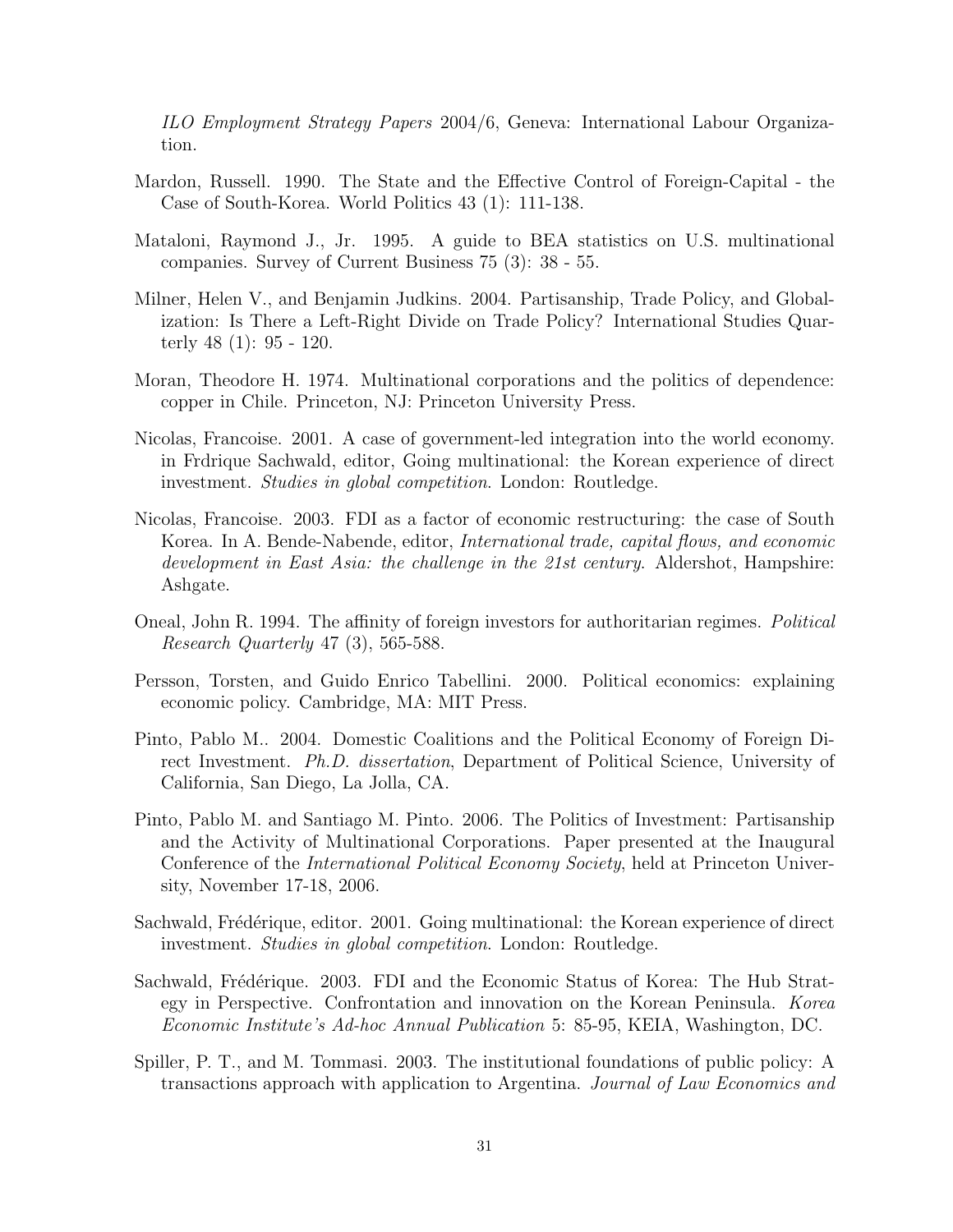Organization 19 (2): 281 - 306.

Stata Coroporation. 2003. Stata Cross-Sectional Time-Series Reference Manual.

- Stolper, Wolfgang F., and Paul A. Samuelson. 1941. Protection and Real Wages. The Review of Economic Studies 9 (1): 58 - 73.
- Tufte, Edward R. 1978. Political control of the economy. Princeton, NJ: Princeton University Press.
- Tybout, J.. 2000. Manufacturing Firms in Developing Countries: How Well Do They Do, and Why? *Journal of Economic Literature*,  $38:11-44$ .
- UNCTAD. 2001. World Investment Report 2001. Promoting Linkages. New York: United Nations.
- UNCTAD. 2003. World Investment Report 2003. FDI Policies for Development: National and International Perspectives. New York, NY: United Nations.
- Vernon, Raymond. 1971. Sovereignty at bay; the multinational spread of U.S. enterprises. The Harvard multinational enterprise series. New York, NY: Basic Books.
- Whiting, Van R. 1992. The political economy of foreign investment in Mexico: nationalism, liberalism, and constraints on choice. Baltimore, MD: Johns Hopkins University Press.
- Williamson, Oliver E. 1985. The economic institutions of capitalism: firms, markets, relational contracting. New York, NY: Free Press.
- Yun, Mikyung. 2003. FDI and corporate restructuring in post-crisis Korea. In S. Haggard, W. Lim and E. Kim, editors, Economic crisis and corporate restructuring in Korea: reforming the chaebol. New York, NY: Cambridge University Press.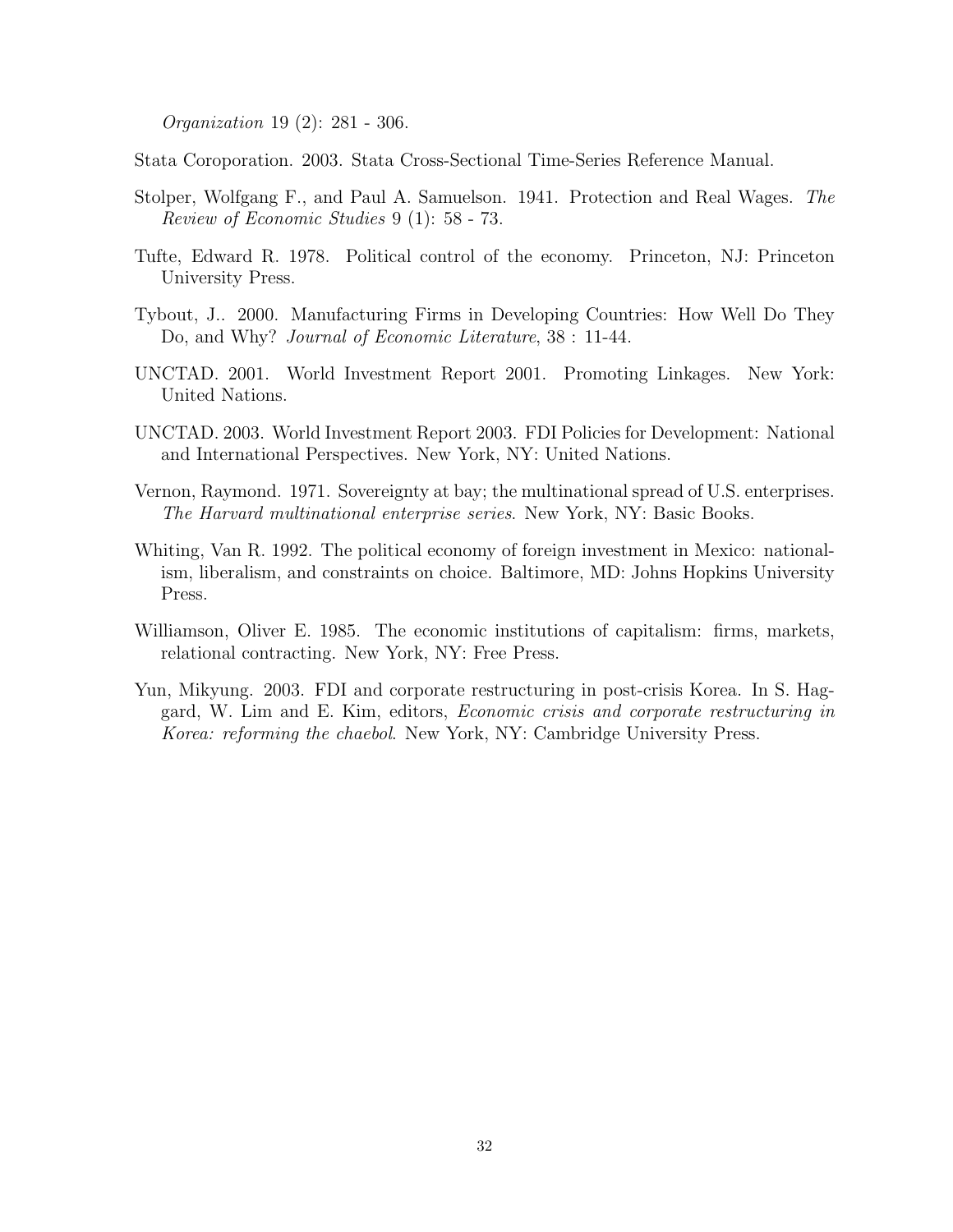| Dependent Variable: FDI Inflows into Sector $i$ as a Proportion of Country Investment |                       |                            |          |         |                 |  |
|---------------------------------------------------------------------------------------|-----------------------|----------------------------|----------|---------|-----------------|--|
|                                                                                       | Sector Code<br>Sector |                            | Coeff.   | PCSE    | Sign, Signif.   |  |
|                                                                                       | 1                     | Agriculture and fishing    | 0.003    | (0.011) | $^{+}$          |  |
|                                                                                       | $\overline{2}$        | Mining and quarrying       | 0.359    | (0.154) | $***$<br>$+$    |  |
| 3                                                                                     |                       | Food products              | 0.307    | (0.079) | ***<br>$+$      |  |
| $\overline{4}$                                                                        |                       | Textile and wood           | 0.081    | (0.127) | $+$             |  |
| 5                                                                                     |                       | Petroleum, chemical, etc.  | 0.796    | (1.397) | $+$             |  |
| 6                                                                                     |                       | Metal and mechanical       | 0.432    | (0.228) | $+$ *           |  |
| 7                                                                                     |                       | Machinery, computers, etc. | 0.155    | (0.213) | $+$             |  |
| 8                                                                                     |                       | Vehicles and transport     | 0.353    | (0.129) | $+$ ***         |  |
| 9                                                                                     |                       | Electricity, gas and water | 0.356    | (0.207) | $+\overline{+}$ |  |
| 10                                                                                    |                       | Construction               | $-0.073$ | (0.026) | ***             |  |
| 11                                                                                    |                       | Trade and repairs          | 0.178    | (0.116) | $^{+}$          |  |
| 12                                                                                    |                       | Hotels and restaurants     | $-0.015$ | (0.088) |                 |  |
| 13                                                                                    |                       | Transportation             | $-0.067$ | (0.040) | $\ast$          |  |
| 14                                                                                    |                       | Telecommunications         | 0.911    | (0.484) | $\ast$<br>$+$   |  |
| 15                                                                                    |                       | Financial Intermediation   | 1.496    | (0.432) | ***<br>$^{+}$   |  |
| 16                                                                                    |                       | Real estate                | $-0.044$ | (0.064) |                 |  |
| 17                                                                                    |                       | Other business activities  | $-0.059$ | (1.090) |                 |  |

Table 1: Coefficient on Left (OECD sample, 1980 − 2000)

Heteroscedastic Panel Corrected Standard errors in brackets.

 $^*$  significant at 10%;  $^{**}$  significant at  $1\%$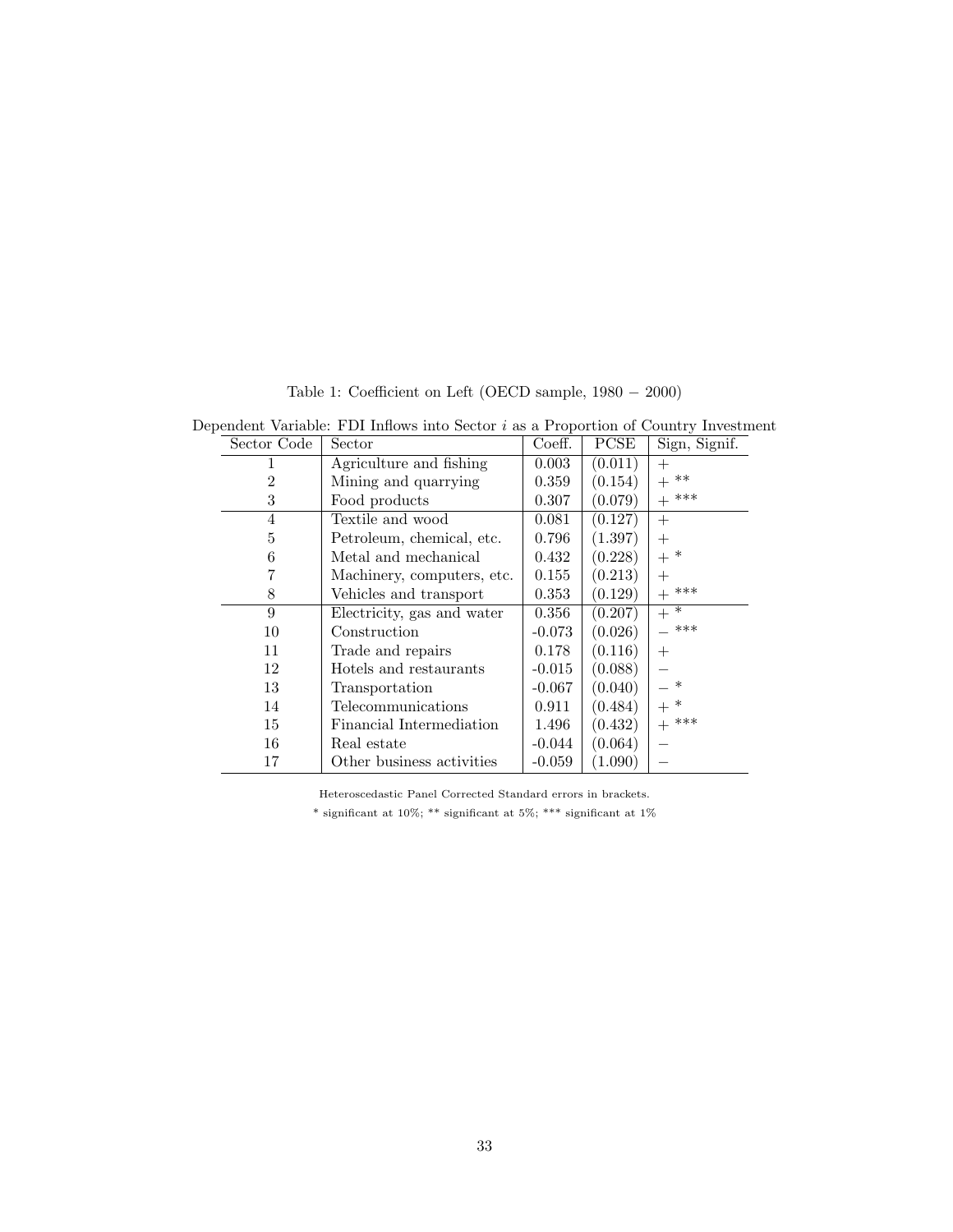|                                          | $\overline{(1)}$      |      | $\overline{(2)}$      |       |
|------------------------------------------|-----------------------|------|-----------------------|-------|
| Dependent Variable                       | $\Delta Ln(Wage/Emp)$ |      | $\Delta Ln(Labr/Emp)$ |       |
| Left $(\gamma_1)$                        | $-0.00315$            |      | 0.00020               |       |
|                                          | (0.00330)             |      | (0.00216)             |       |
|                                          |                       |      |                       |       |
| FDI Inflows, \$ billion $(\gamma_2)$     | 0.00005               |      | 0.00006               |       |
|                                          | (0.00004)             |      | (0.00004)             |       |
| Left $\times$ FDI Inflows ( $\gamma_3$ ) | 0.00009               | $**$ | 0.00008               | $**$  |
|                                          | (0.00004)             |      | (0.00004)             |       |
|                                          |                       |      |                       |       |
| $\Delta$ Ln(Value Added/Employee)        | 0.65675               | ***  | 0.76565               | ***   |
|                                          | (0.09199)             |      | (0.04646)             |       |
|                                          |                       |      |                       |       |
| $\Delta$ Ln (Real GDP per capita)        | $-0.12538$            |      | $-0.08530$            |       |
|                                          | (0.11073)             |      | (0.06385)             |       |
|                                          |                       |      |                       |       |
| $\Delta$ Openness                        | $-0.00269$            | ***  | $-0.00184$            | ***   |
|                                          | (0.00089)             |      | (0.00056)             |       |
|                                          |                       |      |                       |       |
| $\Delta$ Unemployment                    | $-0.00783$            | ***  | $-0.00657$            | $***$ |
|                                          | (0.00228)             |      | (0.00109)             |       |
|                                          |                       |      |                       |       |
| $\Delta$ Inflation                       | 0.00094               |      | 0.00016               |       |
|                                          | (0.00148)             |      | (0.00059)             |       |
| Constant                                 | 0.00756               |      | 0.02813               | $**$  |
|                                          | (0.01188)             |      | (0.01346)             |       |
|                                          |                       |      |                       |       |
| <b>Country Dummies</b>                   | Yes                   |      | Yes                   |       |
| Year Dummies                             | Yes                   |      | Yes                   |       |
| Observations                             | 232                   |      | 409                   |       |
| Groups                                   | 18                    |      | 24                    |       |
| $\mathbb{R}^2$                           | 0.8523                |      | 0.8834                |       |
| Wald $\chi^2$                            | 1027.2                |      | 3015.0                |       |
| Prob> $\chi^2$                           | 0.0000                |      | 0.0000                |       |

Table 2: Effect FDI Inflows on Average Wages and Labor Costs

Note: Heteroscedastic Panel Corrected Standard errors in brackets. \* significant at 10%; \*\* significant at 5%; \*\*\* significant at 1%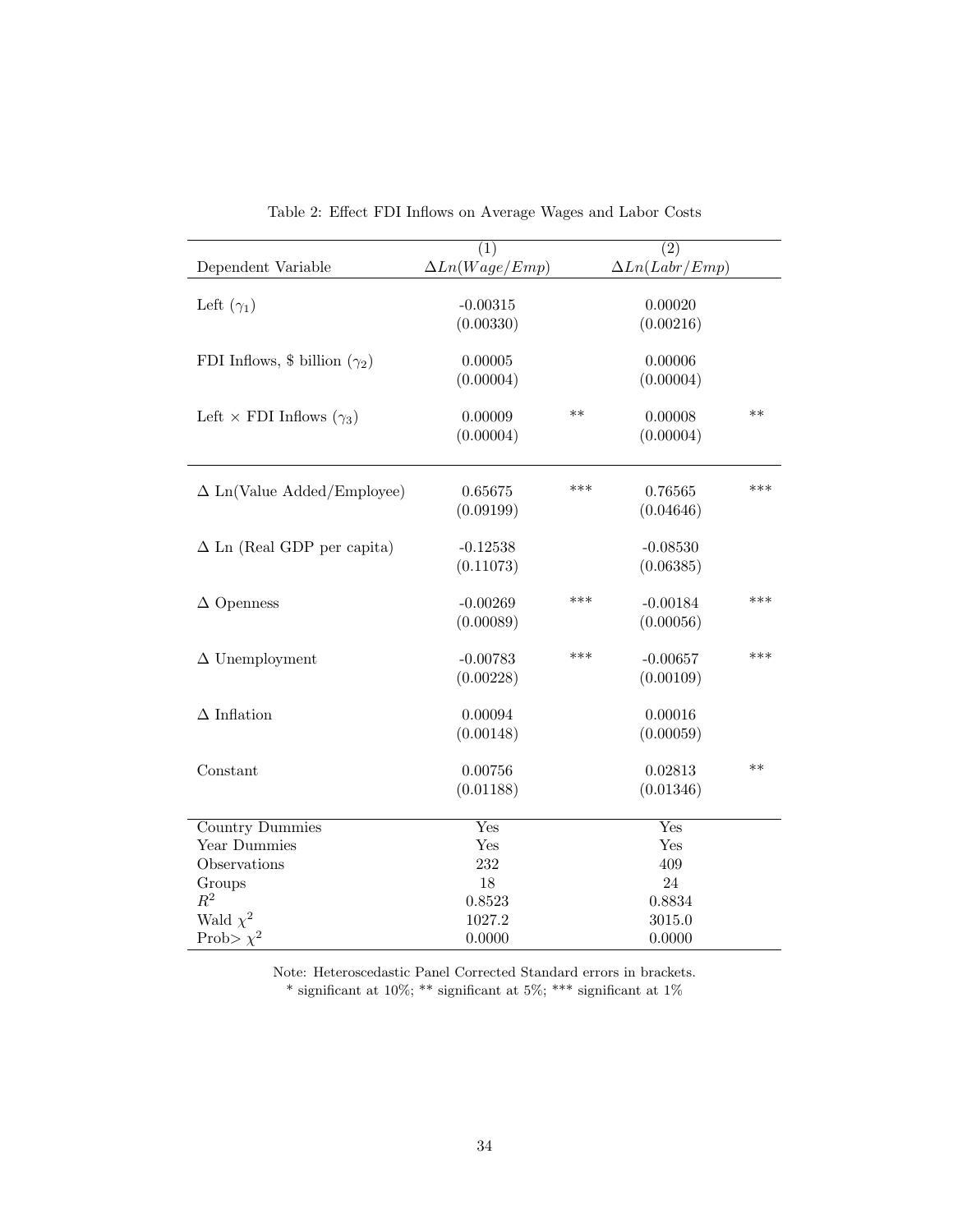## Table 3

|                                    | Correlation between FDI Inflows and Wages and Employment |  |  |  |  |  |
|------------------------------------|----------------------------------------------------------|--|--|--|--|--|
| Under Left Governments (by Sector) |                                                          |  |  |  |  |  |
|                                    |                                                          |  |  |  |  |  |

| Sector         |                            | DV:    | Inflows <sub>ij</sub> | DV:    | $\Delta \text{wage}_{ij}/Y_{ij}$ | DV:                | $\Delta \text{Empl}_{ij} / \text{Pop}_i$ |
|----------------|----------------------------|--------|-----------------------|--------|----------------------------------|--------------------|------------------------------------------|
| Code           | Description                | Sign,  | Signif.<br>(1)        | Sign,  | Signif. $(2)$                    | Sign,              | Signif. $(3)$                            |
|                | Agriculture and fishing    | $^{+}$ |                       | $^{+}$ |                                  | $^{+}$             |                                          |
| $\overline{2}$ | Mining and quarrying       | $^+$   | $***$                 |        | ***                              | $^{+}$             |                                          |
| 3              | Food products              | $^{+}$ | ***                   | $^{+}$ |                                  |                    |                                          |
| 4              | Textile and wood           | $+$    |                       | $^{+}$ |                                  |                    | $**$                                     |
| 5              | Petroleum, chemical, etc.  | $^{+}$ |                       | $^{+}$ | $**$                             | $^{+}$             |                                          |
| 6              | Metal and mechanical       | $^{+}$ | $\ast$                | $^{+}$ | $**$                             |                    |                                          |
|                | Machinery, computers, etc. | $^{+}$ |                       | $^{+}$ | $**$                             |                    |                                          |
| 8              | Vehicles and transport     | $+$    | ***                   | $^{+}$ |                                  | $^+$               | $\ast$                                   |
| 9              | Electricity, gas and water | $^{+}$ | $\ast$                | $^{+}$ |                                  | $^{+}$             | $**$                                     |
| 10             | Construction               |        | ***                   | $\pm$  |                                  | $\pm$              |                                          |
| 11             | Trade and repairs          | $^{+}$ |                       | $^{+}$ |                                  |                    |                                          |
| 12             | Hotels and restaurants     |        |                       |        |                                  |                    | $\ast$                                   |
| 13             | Transportation             |        | $\ast$                | $^+$   |                                  |                    |                                          |
| 14             | Telecommunications         | $\! +$ | $\ast$                | $^{+}$ | ***                              |                    | $\ast$                                   |
| 15             | Financial Intermediation   | $\! +$ | ***                   | $^{+}$ |                                  | $^{+}$             |                                          |
| 16             | Real estate                |        |                       |        | ***                              |                    |                                          |
| 17             | Other business activities  |        |                       | $^+$   | ***                              | $\hspace{0.1mm} +$ |                                          |

\* significant at 10%; \*\* significant at 5%; \*\*\* significant at 1%

(1) Coefficient on Left<sub>j</sub> (see Table 1); (2) Coefficient on Inflows<sub>ij</sub>; (3) Coefficient on Inflows<sub>ij</sub>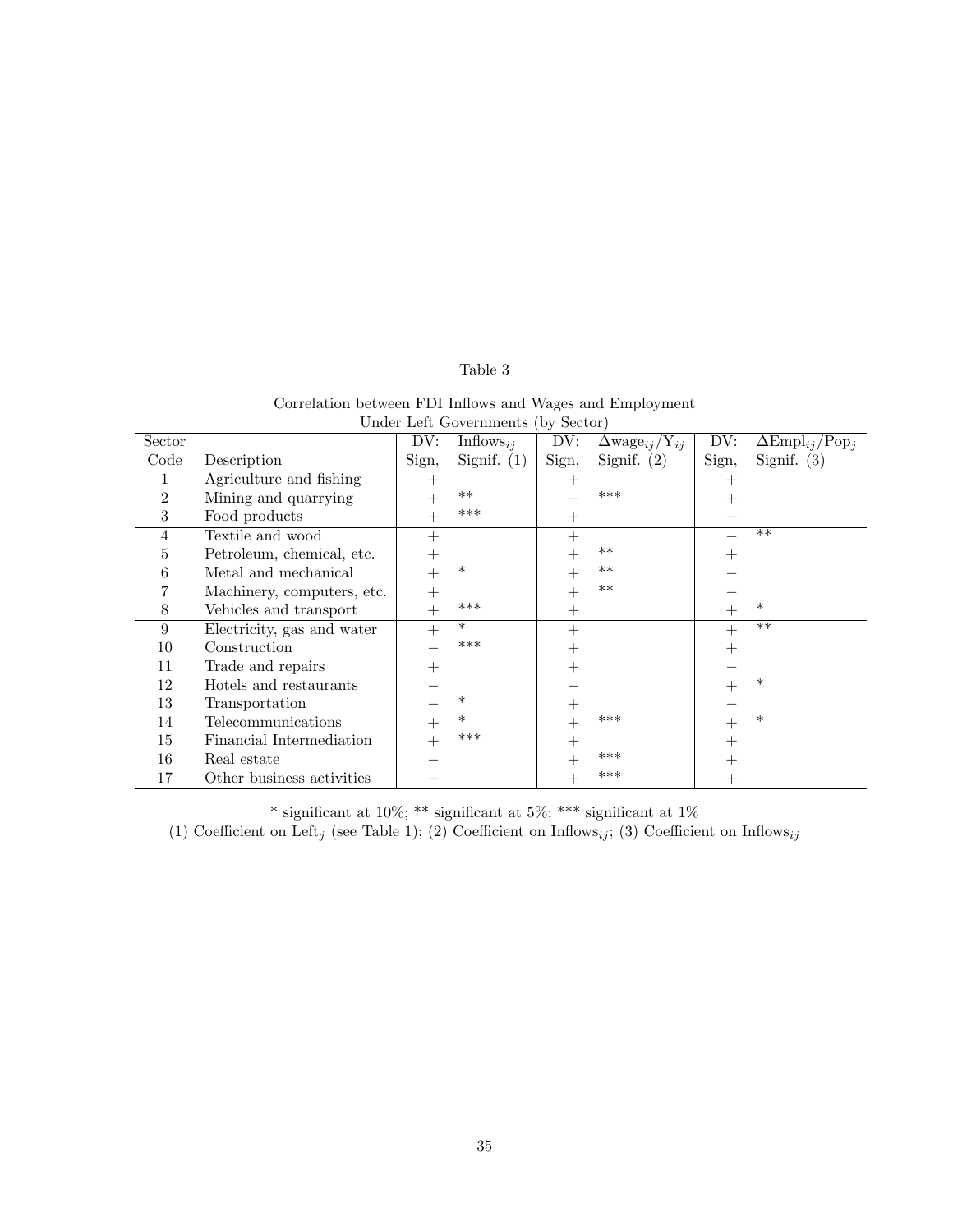

Figure 1: Relationship between  $t$  and  $L,$   $w,$   $k,$   $u$  and  $\tilde{\pi}$  for different values of b:  $\rho > \beta$ 

Parameter values:  $r = 0.10$ ,  $A = 0.20$ ,  $a = 1$ ,  $K = 1$ ,  $\beta = 0.60$ ,  $\rho = 0.75$ .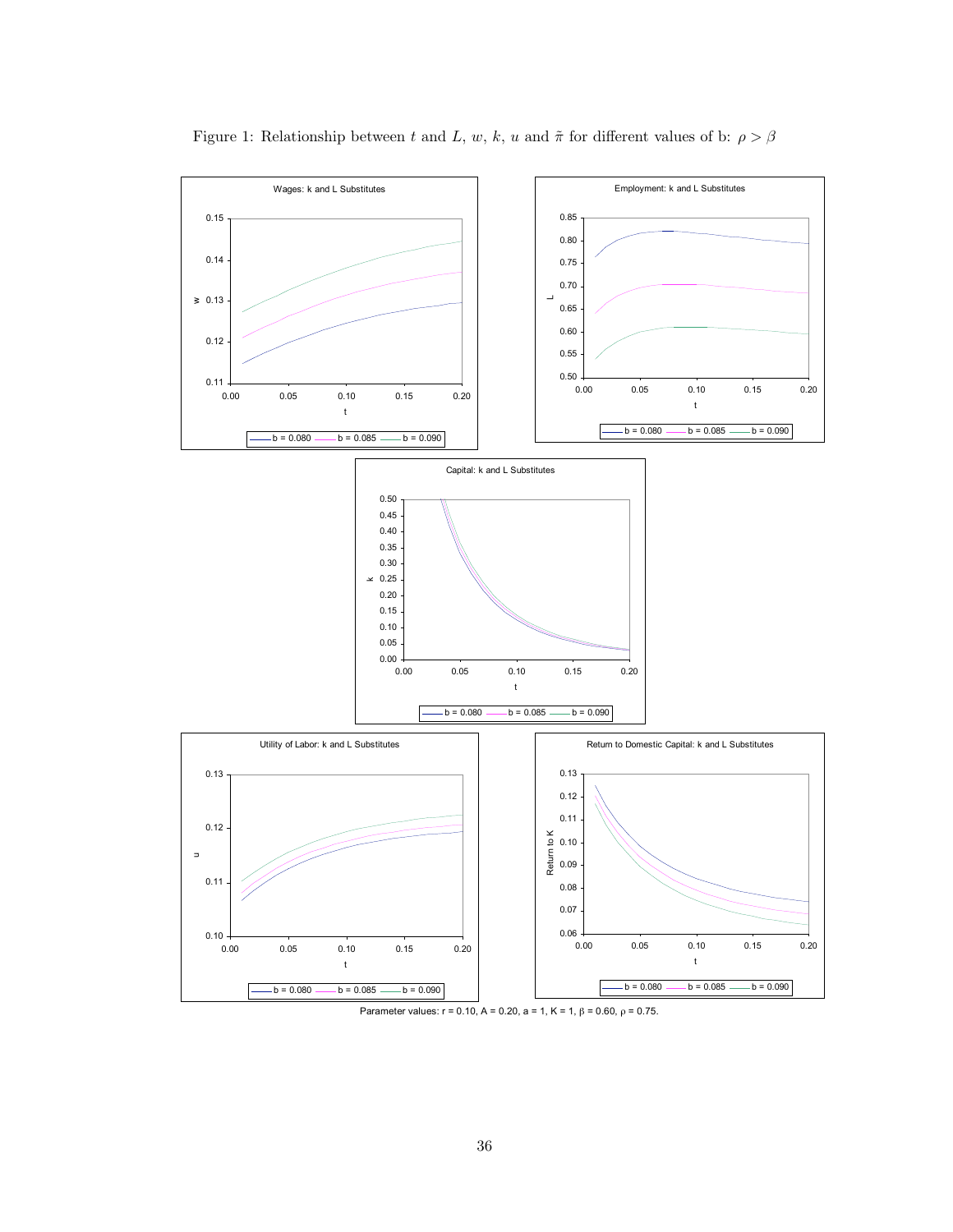

Figure 2: Relationship between  $t$  and  $L,$   $w,$   $k,$   $u$  and  $\tilde{\pi}$  for different values of b:  $0<\rho<\beta$ 

Parameter values:  $r = 0.10$ ,  $A = 0.20$ ,  $a = 1$ ,  $K = 1$ ,  $β = 0.60$ ,  $ρ = 0.50$ .